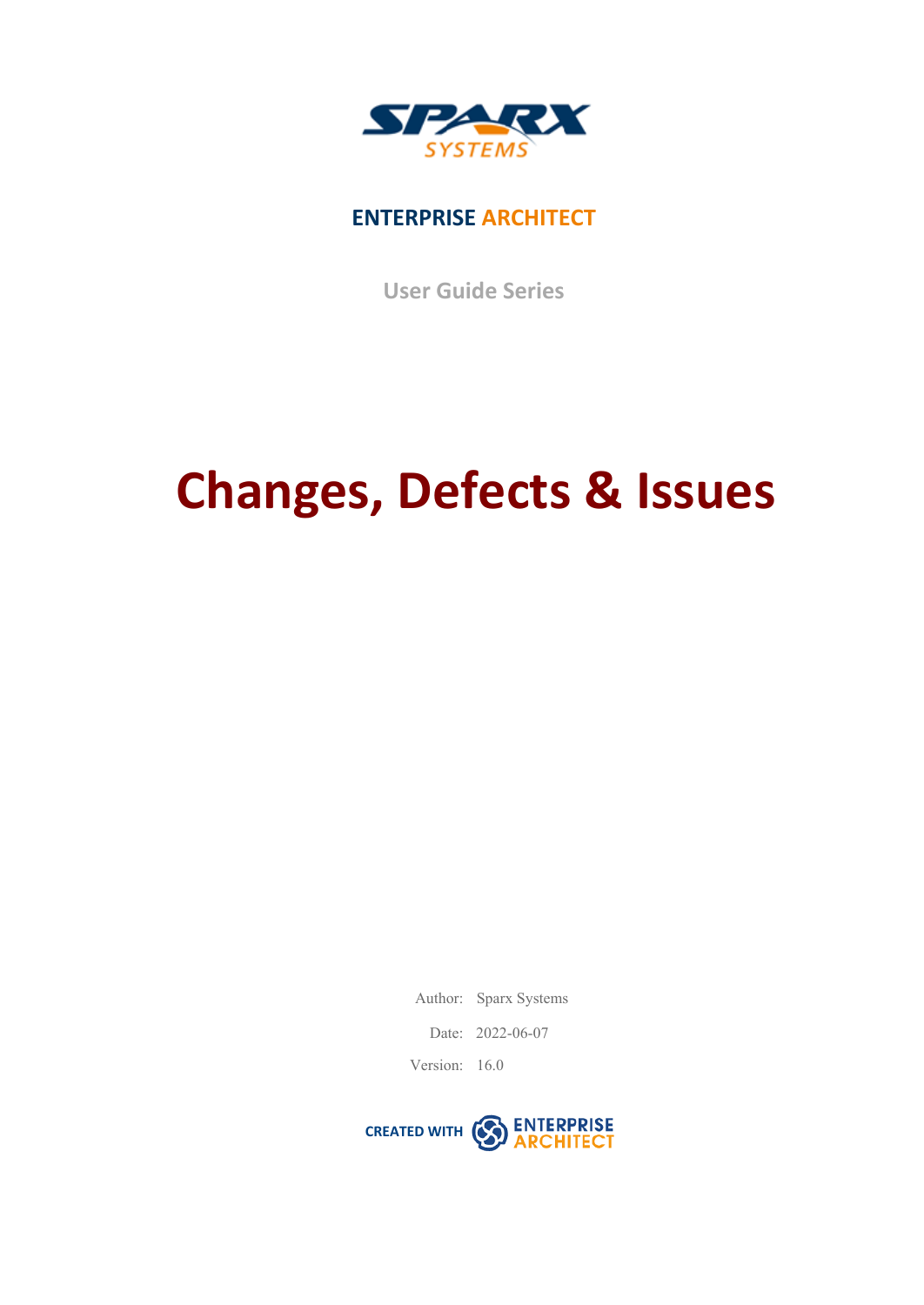### **Table of Contents**

| <b>Maintenance Overview</b><br>Issues<br>Defects<br>Changes<br>Maintenance Diagram<br>Example Maintenance Diagram<br>Working with Maintenance Items<br><b>Create Maintenance Items</b><br>Properties Window for Maintenance Items<br>Move or Copy Maintenance Items Between Types<br>Show Maintenance Items in Diagram<br>Move Maintenance Items Between Elements |  |
|-------------------------------------------------------------------------------------------------------------------------------------------------------------------------------------------------------------------------------------------------------------------------------------------------------------------------------------------------------------------|--|
|                                                                                                                                                                                                                                                                                                                                                                   |  |
|                                                                                                                                                                                                                                                                                                                                                                   |  |
|                                                                                                                                                                                                                                                                                                                                                                   |  |
|                                                                                                                                                                                                                                                                                                                                                                   |  |
|                                                                                                                                                                                                                                                                                                                                                                   |  |
|                                                                                                                                                                                                                                                                                                                                                                   |  |
|                                                                                                                                                                                                                                                                                                                                                                   |  |
|                                                                                                                                                                                                                                                                                                                                                                   |  |
|                                                                                                                                                                                                                                                                                                                                                                   |  |
|                                                                                                                                                                                                                                                                                                                                                                   |  |
|                                                                                                                                                                                                                                                                                                                                                                   |  |
|                                                                                                                                                                                                                                                                                                                                                                   |  |
| <b>Create Elements From Maintenance Item</b>                                                                                                                                                                                                                                                                                                                      |  |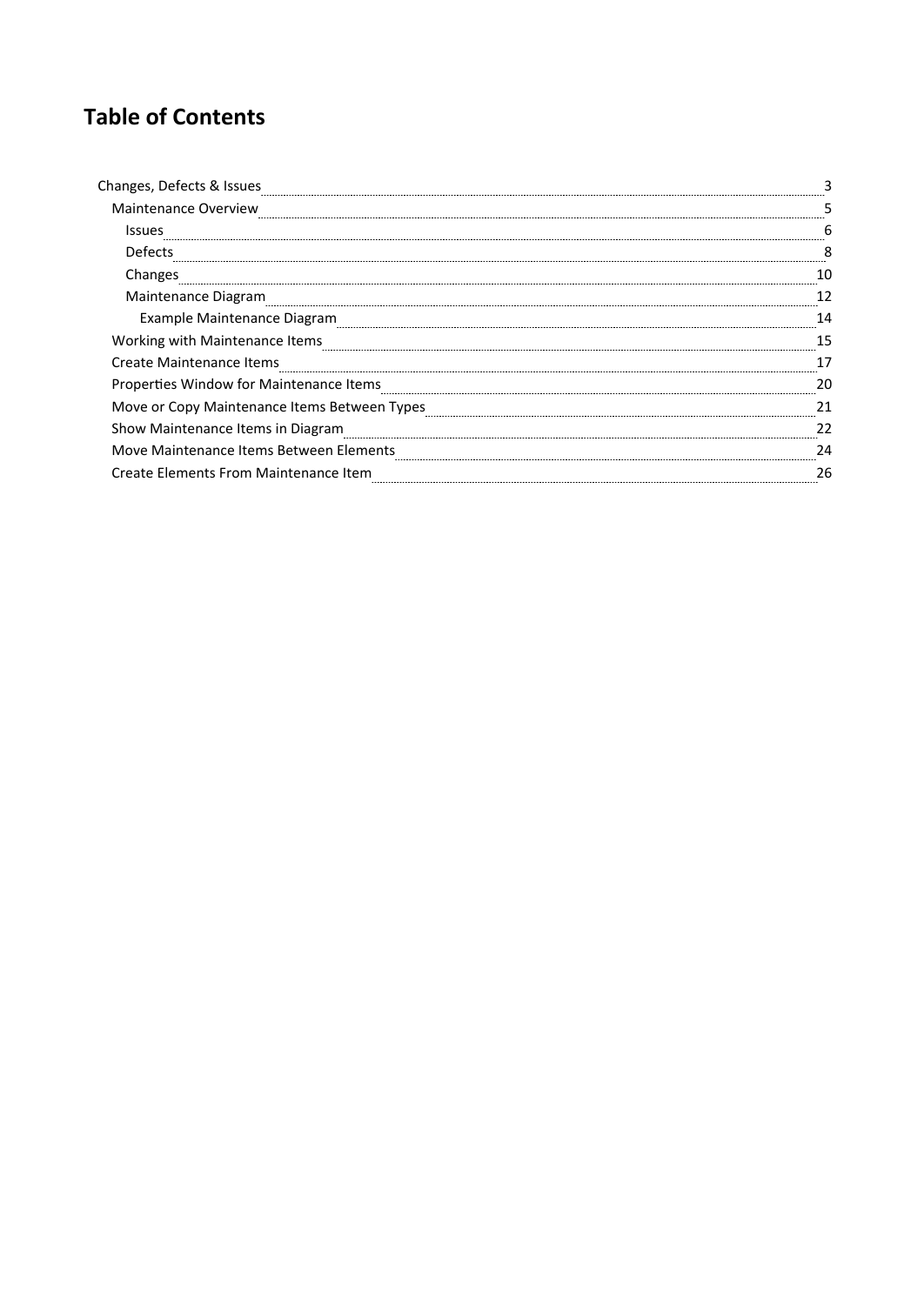# **Changes, Defects & Issues**



In the course of your team's work on a model, changes and issues can arise at a number of levels, for problems that apply system-wide through areas of the model and down to within a specific element. A Change, very broadly, defines an addition or alteration to a requirement, whilst an Issue identifies either a failure to meet a requirement, or a risk in meeting the requirement.

There are two mechanisms that can be used to identify a change or issue, and the work required to resolve it:

- · Change and Issue (or Defect) elements structured comments that identify a problem at system-level, although they can also be attached to a specific element from which a problem arises; both types ofelement can be linked by relationships such as Association, Dependency and Realize to one or more other elements that have to be reviewed, and for complex problems can form hierarchies or groups
- · Maintenance items properties raised against a specific element and recorded for that element in the Maintenance window; these provide a distinction between Defects (a failure to meet a requirement) and Issues (a risk factor that might affect satisfying the requirement) and also include Tasks, which record work items associated with the element

Maintenance items are very specific, but if an item begins to have a wider impact on other elements orthe system in general, you can translate that item into a Change, Issue, or any other type of element that best identifies the problem and its solution

Maintenance items are defects, changes, issues, tasks, features and documents that apply at the model element level. They are properties ofindividual model elements that can be used to record and capture problems, changes, issues and tasks as they arise, and document the solution and associated details.

| <b>Task Area</b>                          | <b>Detail</b>                                                                                                                                                                                                                                                                                                                                                                                                                                                                                                                                                                                                                                                                                       |
|-------------------------------------------|-----------------------------------------------------------------------------------------------------------------------------------------------------------------------------------------------------------------------------------------------------------------------------------------------------------------------------------------------------------------------------------------------------------------------------------------------------------------------------------------------------------------------------------------------------------------------------------------------------------------------------------------------------------------------------------------------------|
| Maintenance Items -<br>Element-level      | You create maintenance items in the Maintenance window. Typically you create:<br>A defect to record a failure to meet a requirement for the current model<br>$\bullet$<br>element<br>A change to record a change in requirement for the current model element<br>$\bullet$<br>An issue to record a risk factor that might affect the project being recorded for<br>$\bullet$<br>the current model element<br>A task to record work in progress and work outstanding for the current model<br>٠<br>element<br>A feature to record a feature in requirement for the current model element<br>٠<br>A document to record supporting documentation such as Help, release notes<br>٠<br>and user comments |
| Creating and Editing<br>Maintenance Items | Tasks that you might perform when working with maintenance items include:<br>Moving or copying maintenance items between maintenance types<br>$\bullet$<br>Generating new items of one type from an item of a different type<br>$\bullet$<br>Creating elements from maintenance items<br>٠<br>Showing maintenance items on elements in a diagram                                                                                                                                                                                                                                                                                                                                                    |

#### **Maintenance Tasks**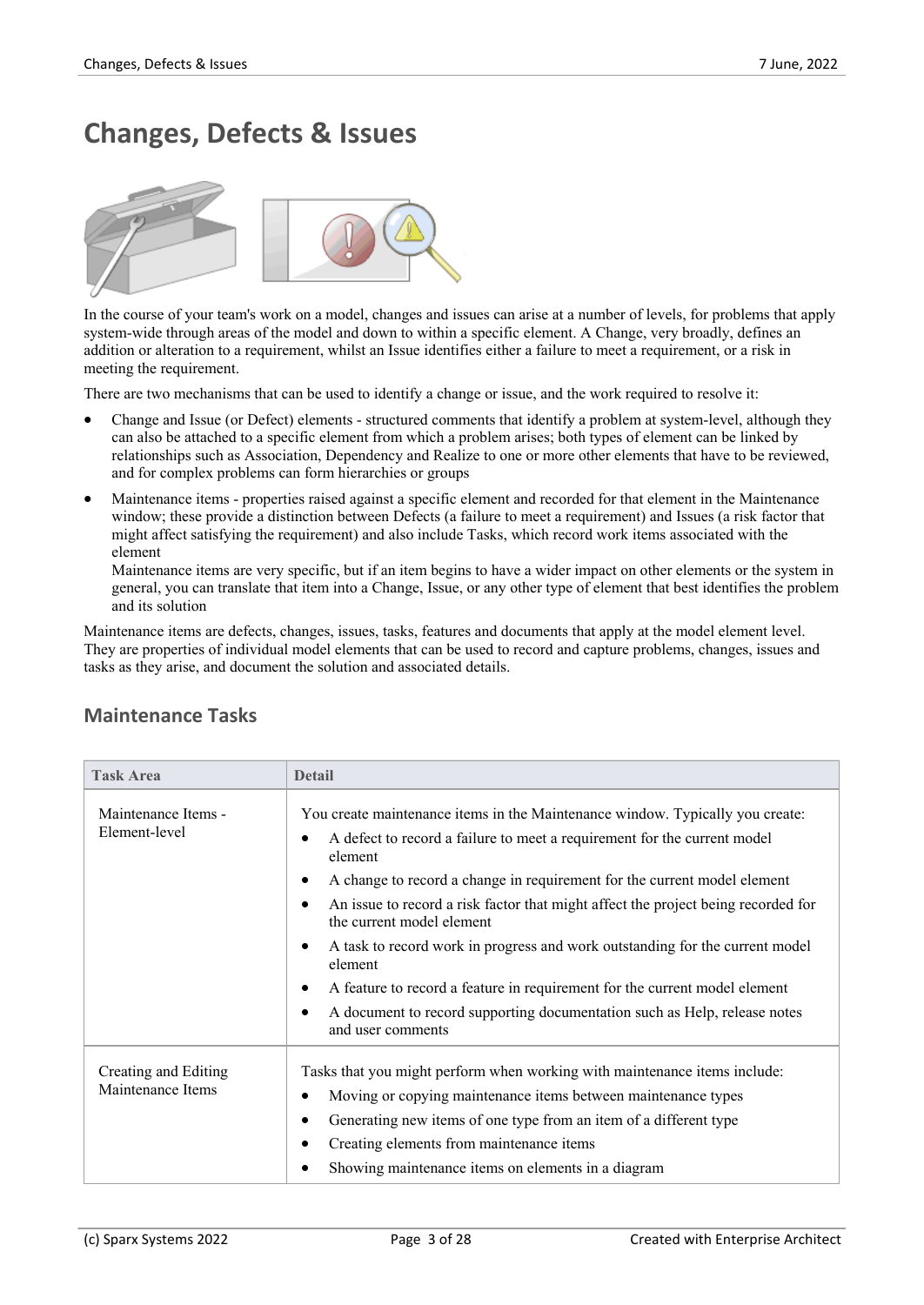|                               | Adding a maintenance item directly to an element via in-place editing<br>Generating a report on the status of maintenance items of specific types or all<br>types                                               |
|-------------------------------|-----------------------------------------------------------------------------------------------------------------------------------------------------------------------------------------------------------------|
| Maintenance -<br>System-level | To represent changes, defects and issues that apply to the model you can create<br>Change and Issue elements with - if necessary - subordinate structures.                                                      |
|                               | To represent issues and tasks that apply to the progress of the project as a whole<br>and that are not related to model structures, you create Project Issue and Project<br>Task records in Project Management. |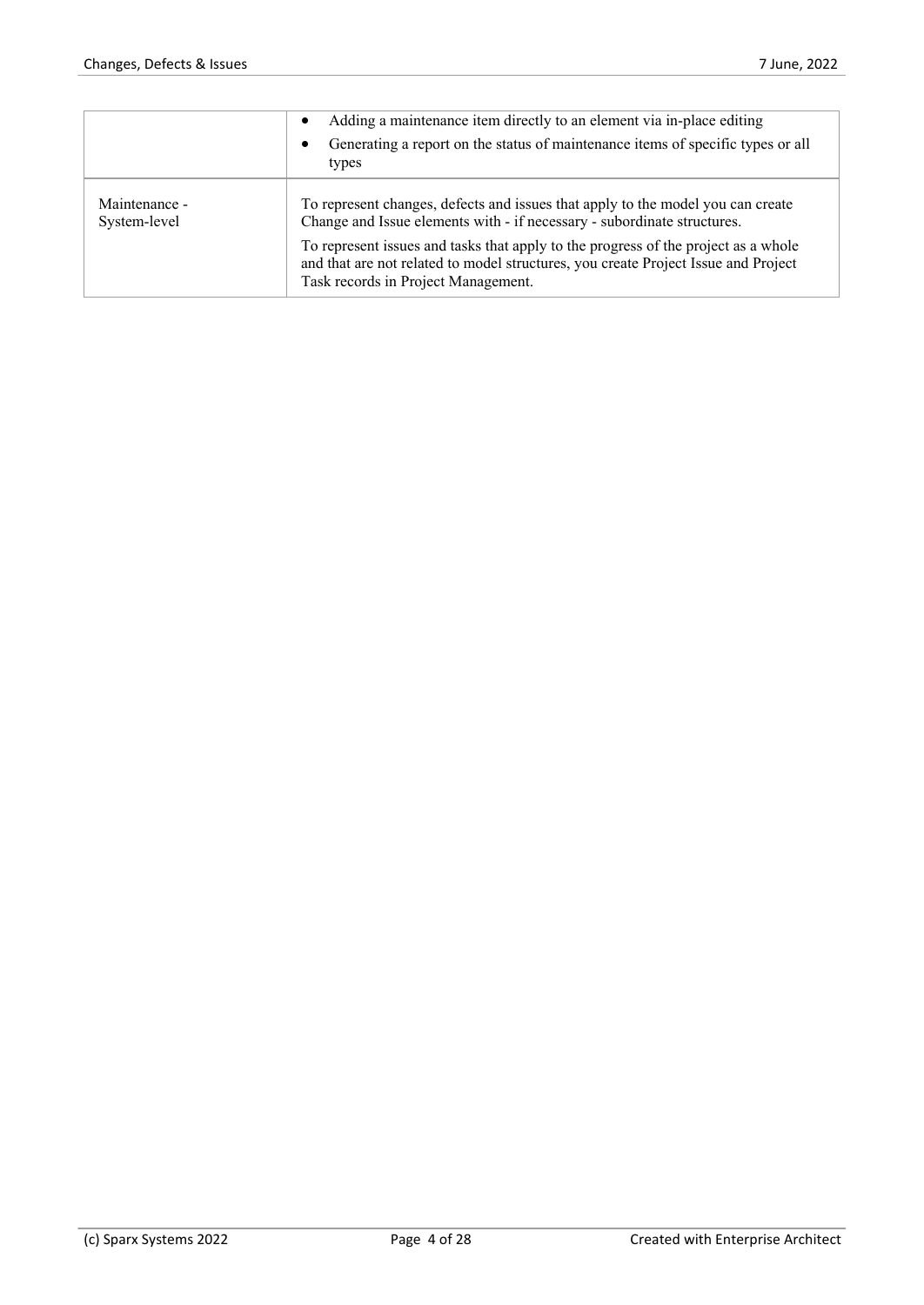### **Maintenance Overview**

If your work in managing a project identifies issues, defects or required changes in the model rather than internal to a single element, you can represent these using Change, Issue or Defect elements as structured comments with which you can track and manage the problems.

- · A Change element corresponds to a change in requirements for the current system
- An Issue element corresponds to a failure to match the requirements for the current system due to newly arisen organizational or legal factors such as staffing problems, changes in lawsorguidelines, or business unit restructuring
- A Defect element corresponds to a failure to match the requirements for the current system due to a flaw in the model, system or process, such as a missing element or module, or no inclusion of a necessary actor

You can also define any specific work to be done in researching or resolving the problem using Task elements, and assign resources to these or directly to the Change, Issue or Defect elements internally, in Resource Allocation, or externally as Actors.

The use of maintenance elements provides a broad scope for managing changes, defects and issues, providing the facility to fully define the problem and its resolution with Linked Documents, both internal and external Notes, and Composite Structure diagrams including Interaction and Activity diagrams.

You can create Change, Defect and Issue elements in various UML diagrams (especially Maintenance diagrams) and connect them using Realization, Dependency, Aggregation and other relationships to show what model elements each problem affects and how each is resolved. Within the element 'Properties' dialog for Changes, Defects and Issues you can identify the problem as the element name and record relevant management details, such as owner and dates.

A useful tool in managing problems and changes is the Relationship Matrix, in which you might -for example - link staff (Actors) through Realization connectors to Issues. Each highlighted square in the Matrix indicates the responsibility of a staff member to work on or correct a named Issue.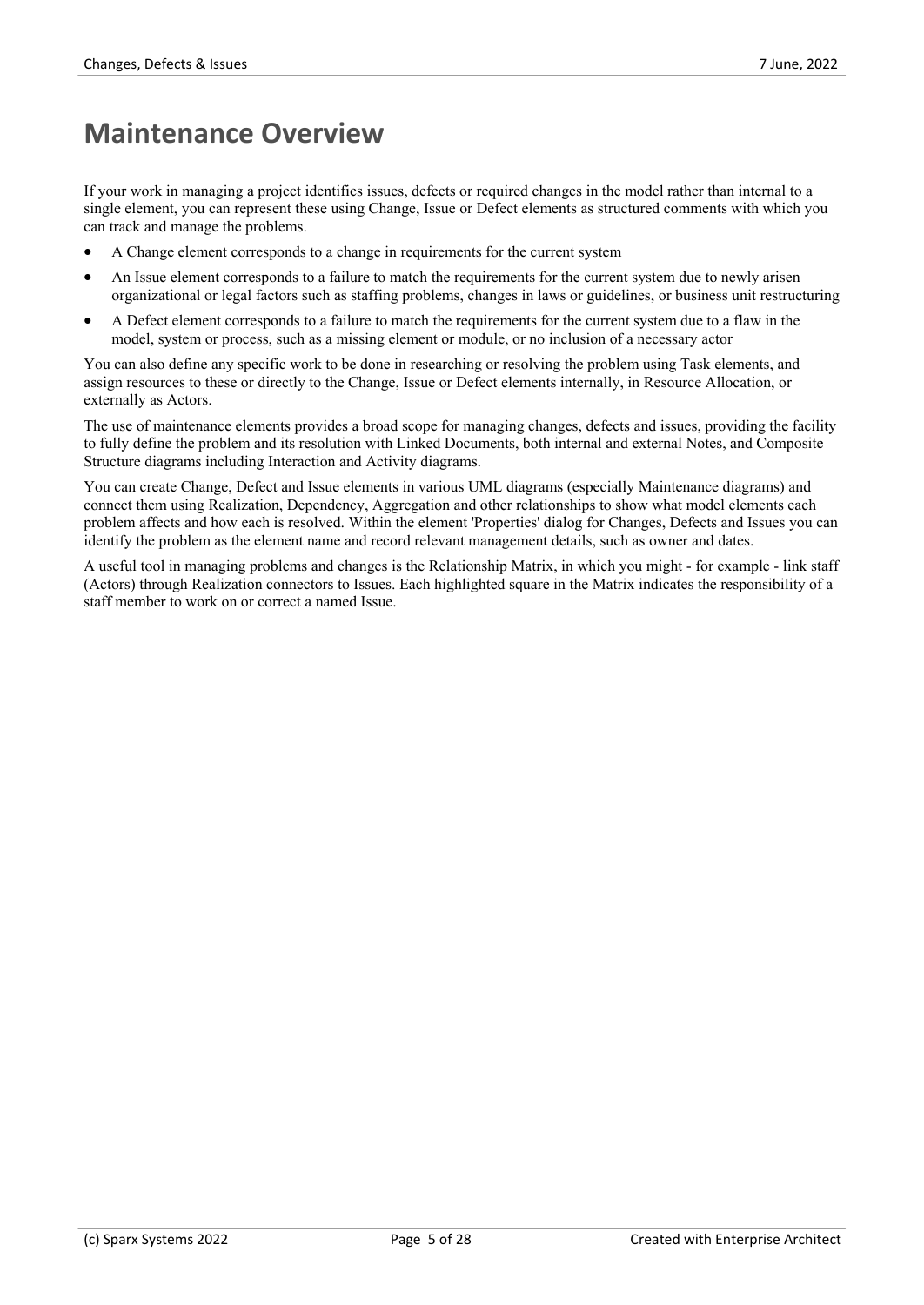### **Issues**

In your modeling, issues concerning the development of the system or model might arise; more formally, you encounter a failure to meet defined requirements for the current system. You can represent this failure using an Issue element, which is a structured comment containing information about the issue and the measures taken to manage it is rendered as shown.



You can link Issues to model elements that are responsible for the issue, using Realize connectors. You can also create a hierarchy of related Issues using Aggregation connectors. Each Issue element has a status band at the left end, which is color coded to visually represent the value of the 'Status' field in the element properties. The element has an identifying 'I' in the top right corner, which you can hide if you prefer not to show it.

You can create Issue elements on most types of diagram, although the Maintenance diagram is specifically designed for displaying and managing them. You can also create yourown issue-management diagram as a Custom diagram. You can add the Issue (and other) elements to the diagram from the Diagram Toolbox, or directly to a Package in the Browser window.

#### **Add an Issue to the model using the Toolbox**

| <b>Step</b> | Action                                                                                                                                                 |
|-------------|--------------------------------------------------------------------------------------------------------------------------------------------------------|
|             | Open the Maintenance or Custom (or other) diagram to define the problem.                                                                               |
|             | From the 'Custom' pages or 'Common' page of the Diagram Toolbox, drag the Issue icon onto the diagram.                                                 |
|             | If the Properties window is not already displayed, press Ctrl+2 on the element. Record the name and<br>details of the Issue, in the Properties window. |

#### **Add an Issue to the model using the 'New Element' dialog**

| <b>Step</b> | <b>Action</b>                                                                                                              |
|-------------|----------------------------------------------------------------------------------------------------------------------------|
|             | Identify the Package in which to record the Issue, in the Browser window.                                                  |
|             | Right-click on this Package and select the 'Add Element' option.                                                           |
|             | Complete the fields on the 'New Element' dialog - in the 'Type' field, click on the drop-down arrow and<br>select 'Issue'. |
|             | When you have created the element, record the name and details of the Issue, in the Properties window.                     |

#### **Notes**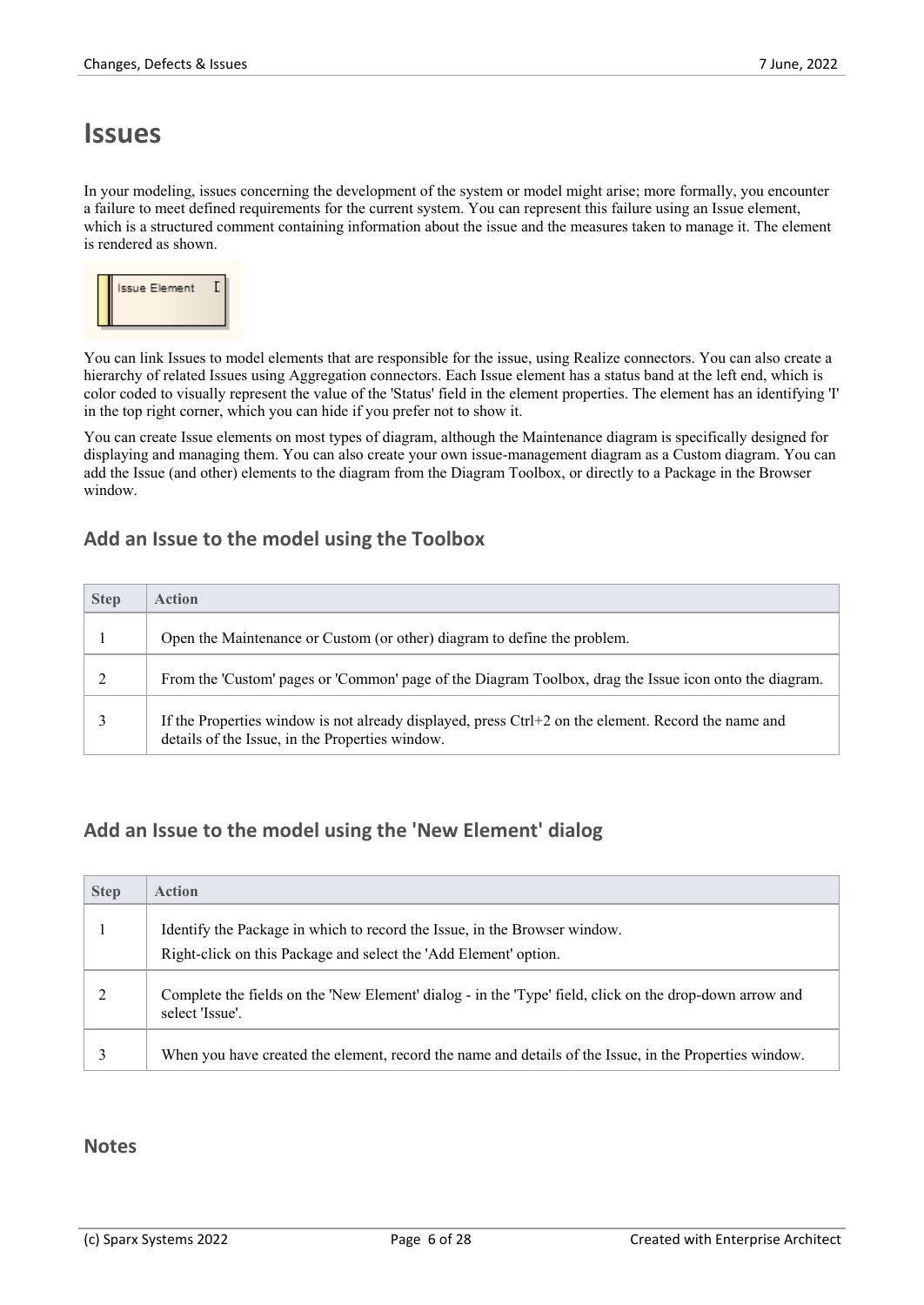• To toggle display of the letter 'I' in the top right corner of the element, select or deselect the 'Show stereotype icon for requirements' checkbox on the 'Preferences' dialog, 'Objects' page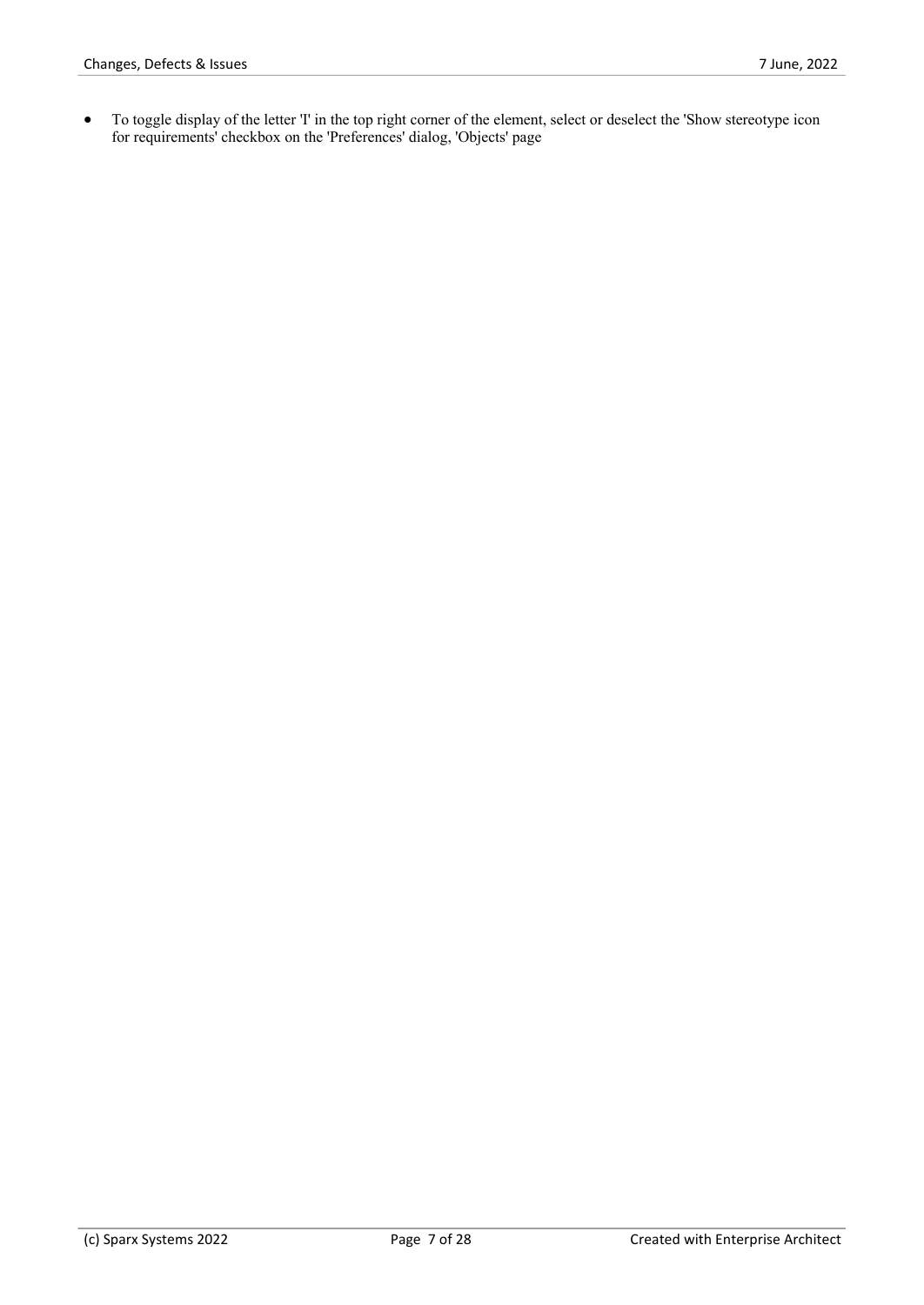# **Defects**

In your modeling, problems in the development of the system or model might arise; more formally, you encounter an obstacle to meeting defined requirements for the current system, through a defect of the model, system or process. You can represent this failure using a Defect element, which is a structured comment containing information about the defect and the measures taken to manage it. The element is rendered as shown.



You can link Defects to model elements that are responsible for the problem, using Realize connectors. You can also create a hierarchy of related Defects using Aggregation connectors. Each Defect element has a status band at the left end, which is color coded to visually represent the value of the 'Status' field in the element properties. The element has an identifying 'D' in the top right corner, which you can hide if you prefer not to show it.

You can create Defect elements on most types of diagram, although the Maintenance diagram is specifically designed for displaying and managing them. You can also create yourown defect-management diagram as a Custom diagram. You can add the Defect (and other) elements to the diagram from the Diagram Toolbox, or directly to a Package in the Browser window.

#### **Add a Defect to the model using the Toolbox**

| <b>Step</b> | <b>Action</b>                                                                                                                            |
|-------------|------------------------------------------------------------------------------------------------------------------------------------------|
|             | Open the Maintenance or Custom (or other) diagram to define the problem.                                                                 |
|             | From the 'Custom' pages of the Diagram Toolbox, drag the Defect icon onto the diagram.                                                   |
|             | If the Properties window is not already displayed, press Ctrl+2. Record the name and details of the Defect,<br>in the Properties window. |

#### **Add a Defect to the model using the 'New Element' dialog**

| <b>Step</b> | <b>Action</b>                                                                                                               |
|-------------|-----------------------------------------------------------------------------------------------------------------------------|
|             | Identify the Package in which to record the Defect, in the Browser window.                                                  |
|             | Right-click on this Package and select the 'Add Element' option.                                                            |
|             | Complete the fields on the 'New Element' dialog - in the 'Type' field, click on the drop-down arrow and<br>select 'Defect'. |
|             | When you have created the element, record the name and details of the Defect, in the Properties window.                     |

#### **Notes**

To toggle display of the letter 'D' in the top right corner of the element, select or deselect the 'Show stereotype icon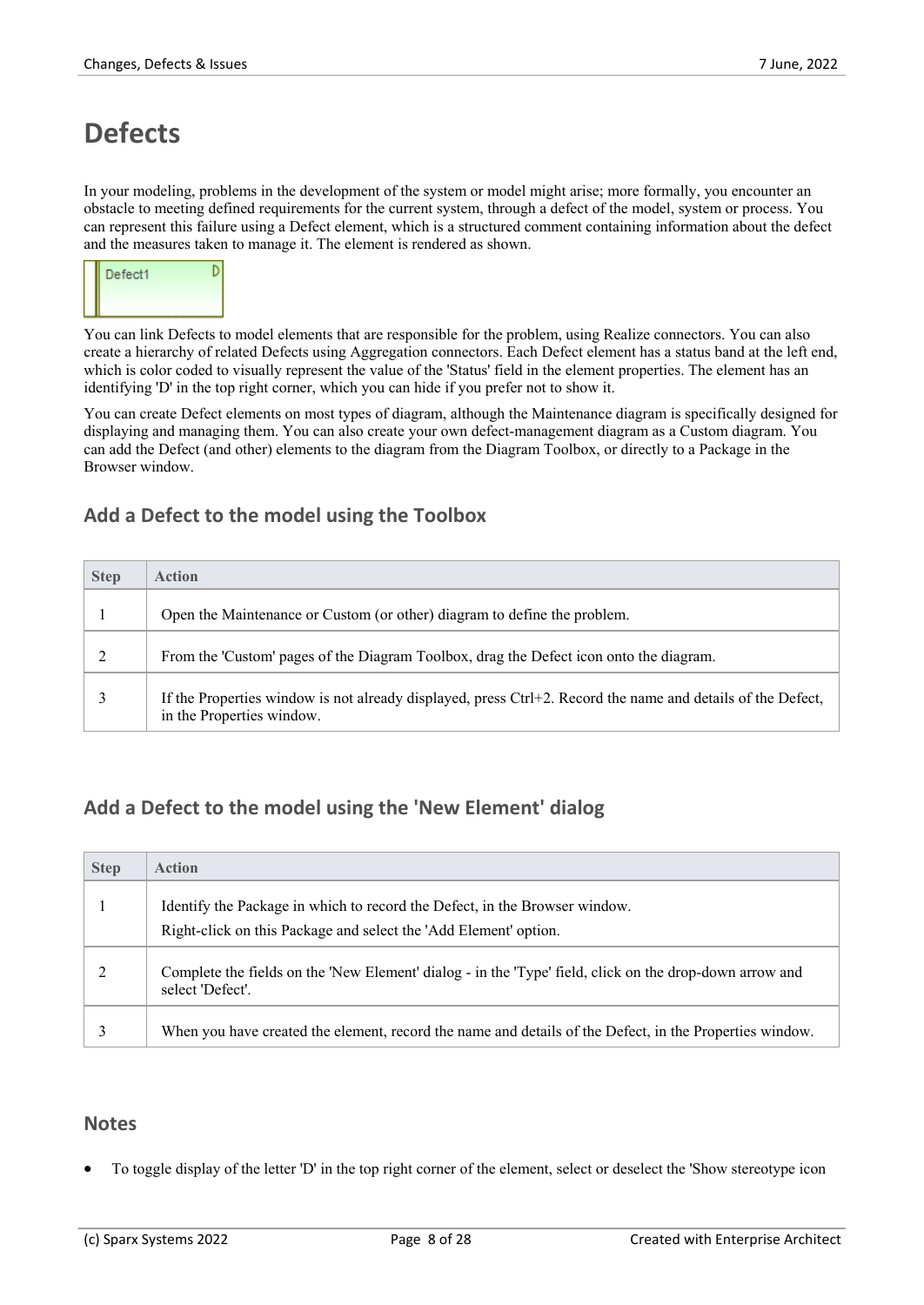for requirements' checkbox on the 'Preferences' dialog, 'Objects' page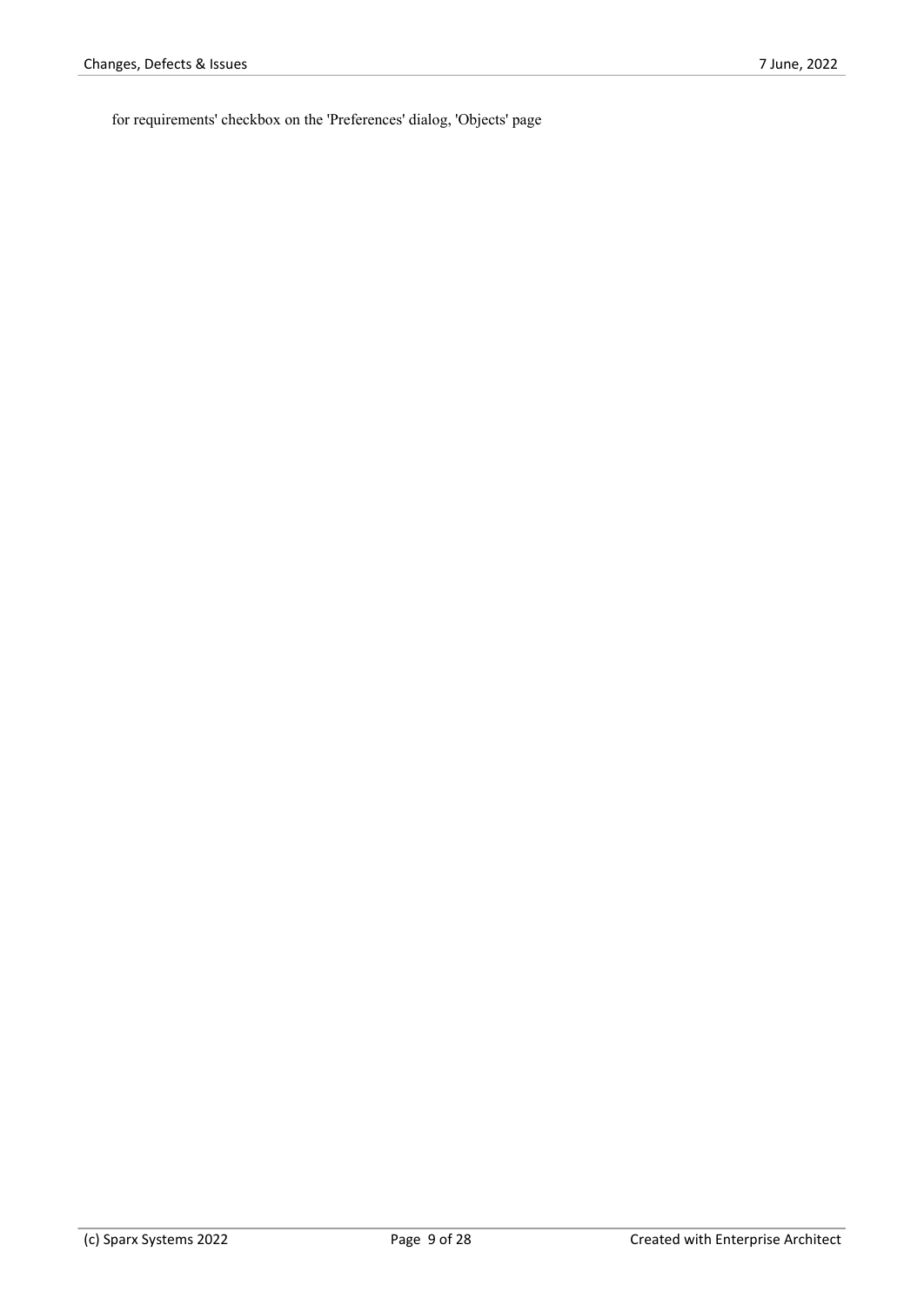# **Changes**

In your modeling it might become necessary to change an aspect of the system or model; moreformally, you need to request and manage a change in the defined requirements for the current system. You can represent this change request using a Change element, which is a structured comment containing information about the change and the measures taken to manage it. The element is rendered as shown.



You can link Changes to model elements that are impacted by the change, using Realize connectors. You can also create a hierarchy of related Changes using Aggregation connectors. Each Change element has a status band at the left end, which is color coded to visually represent the value of the Status field in the element properties. The element has an identifying  $C$  in the top right corner, which you can hide if you prefer not to show it.

You can create Change elements on most types of diagram, although the Maintenance diagram is specifically designed for displaying and managing them. You can also create yourown change-management diagram as a Custom diagram. You can add the Change (and other) elements to the diagram from the Diagram Toolbox, or directly to a Package in the Browser window.

#### **Add a Change to the model using the Toolbox**

| <b>Step</b> | <b>Action</b>                                                                                                                            |
|-------------|------------------------------------------------------------------------------------------------------------------------------------------|
|             | Open the Maintenance or Custom (or other) diagram in which to define the problem.                                                        |
|             | From the 'Custom' or 'Common' pages of the Diagram Toolbox, drag the Change icon onto the diagram.                                       |
|             | If the Properties window is not already displayed, press Ctrl+2. Record the name and details of the<br>Change, in the Properties window. |

#### **Add a Change to the model using the 'New Element' dialog**

| <b>Step</b> | <b>Action</b>                                                                                                               |
|-------------|-----------------------------------------------------------------------------------------------------------------------------|
|             | Identify the Package in which to record the change, in the Browser window.                                                  |
|             | Right-click on this Package and select the 'Add Element' option.                                                            |
|             | Complete the fields on the 'New Element' dialog - in the 'Type' field, click on the drop-down arrow and<br>select 'Change'. |
|             | When you have created the element, record the name and details of the Change, in the Properties window.                     |

#### **Notes**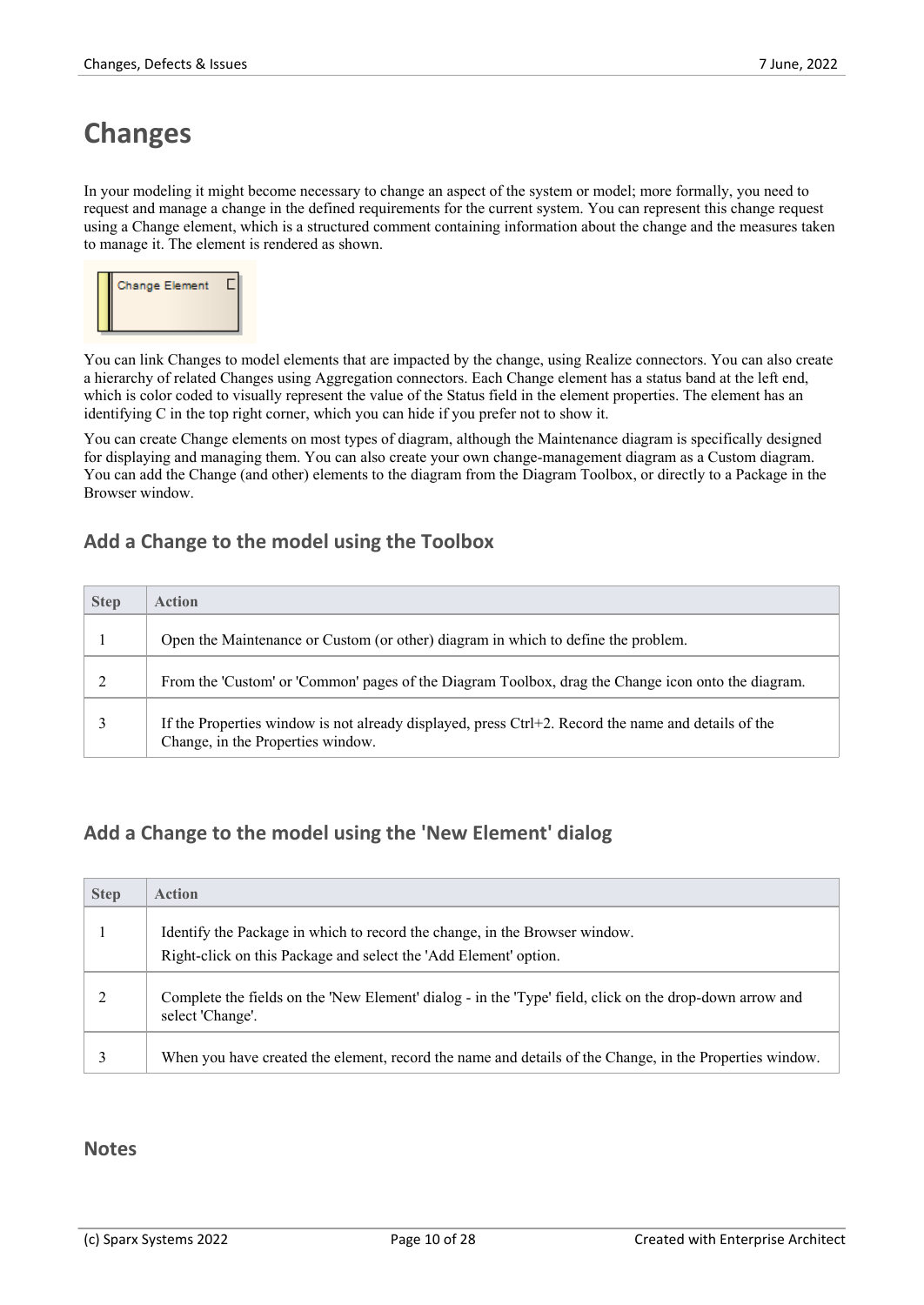• To toggle display of the letter 'C' in the top right corner of the element, select or deselect the 'Show stereotype icon for requirements' checkbox on the 'Preferences' dialog, 'Objects' page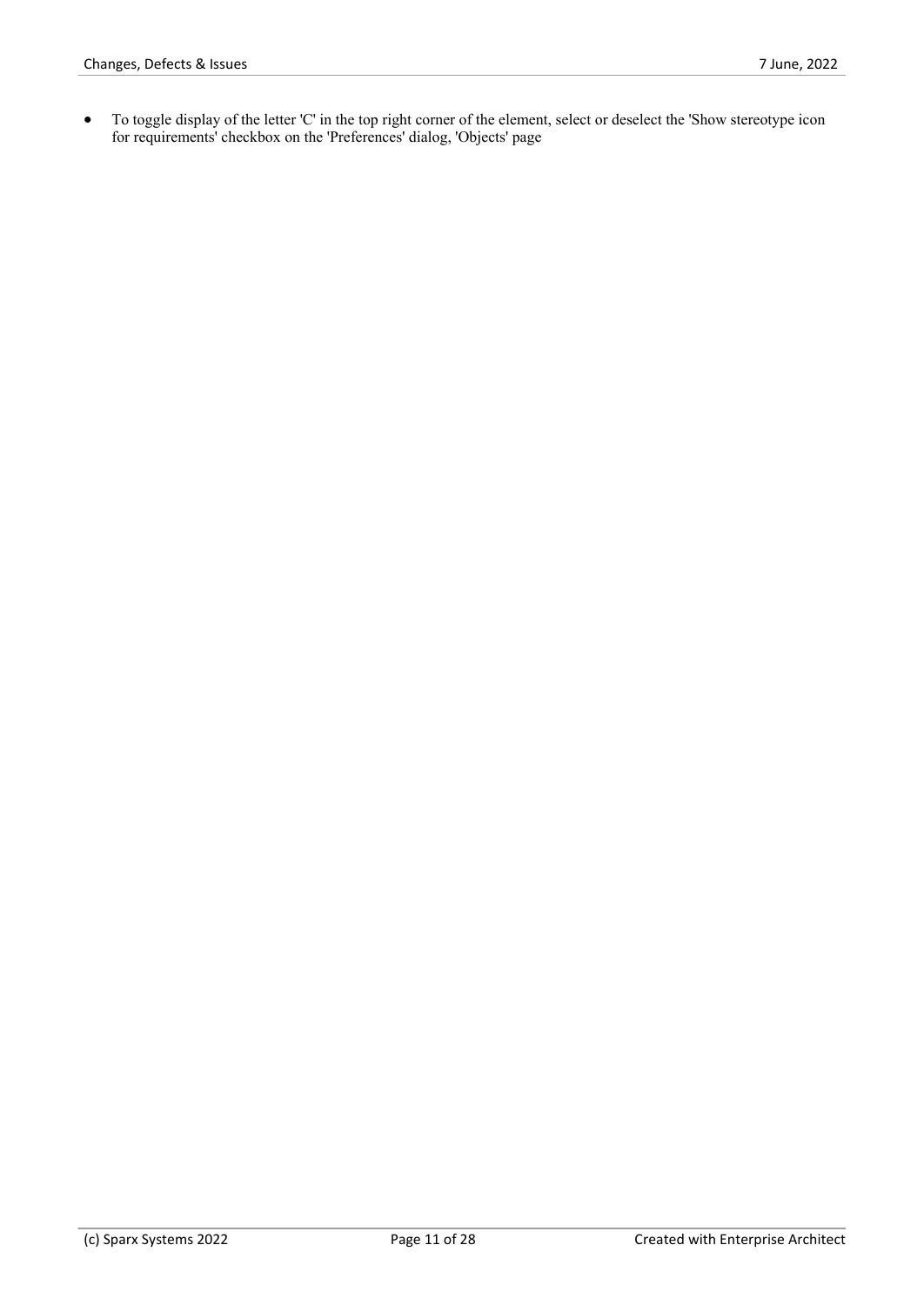### **Maintenance Diagram**

A Maintenance diagram is a type of Custom diagram, an extension to the UML model. It is a change management tool, used to record:

- Requests for change to the model structure or project process, as Change elements
- Issues that impact the development and progress of the project, as Issue elements, and
- · Groups of tests that can be applied to many elements rather than specific elements, as Test Cases

Each Change, Issue or Test Case element can link to other model elements in the project, to illustrate how they contribute to or are impacted by the item, and how they must be modified, removed, applied or extended to provide a solution. This includes identifying areas of work, represented by Task elements, to which resources can be allocated as either external (Actor) elements or internal properties (resource allocation).

You generate Maintenance diagram elements and connectors from the 'Maintenance' pages of the Diagram Toolbox, although you might also make frequent use of connectors from other pages.

#### **Example Diagram**

#### Example [Maintenance](https://sparxsystems.com/enterprise_architect_user_guide/16.0/example_maintenance_diagram.htm) Diagram

#### **Maintenance Diagram Element Toolbox Icons**

| <b>Icon</b> |                               | <b>Description</b>                                                                                                                                                                                                                                                              |
|-------------|-------------------------------|---------------------------------------------------------------------------------------------------------------------------------------------------------------------------------------------------------------------------------------------------------------------------------|
|             | Package                       | A Package is a namespace as well as an element that can be contained in other<br>Package's namespaces.                                                                                                                                                                          |
| ¥п          | Issue                         | Issue elements represent a failure to meet defined requirements for the current<br>system.                                                                                                                                                                                      |
| Ŷ٦          | Change                        | This element represents a change in the defined requirements for the current system<br>and can be used to request and manage the change process.                                                                                                                                |
| IT.         | Task                          | A Task element represents a task that must be performed in relation to an element.                                                                                                                                                                                              |
| ∞           | <b>Test Case</b>              | A Test Case is a stereotyped Use Case element. You might use it to extend the<br>facilities of the Test Cases window, by applying element properties and capabilities<br>to the tests of a feature represented by another element or - more appropriately - set<br>of elements. |
|             | Entity                        | An Entity is a stereotyped Object that models a store or persistence mechanism that<br>captures the information or knowledge in a system.                                                                                                                                       |
|             | $\boxed{\triangleright}$ Test | A Test element represents a step in the Basic, Alternate and Exception Paths of a<br>Scenario created in a Use Case or other element.                                                                                                                                           |
| IXI.        | Defect                        | The defect element represents an obstacle to meeting defined requirements for the<br>current system.                                                                                                                                                                            |
|             | Review                        | The Review element acts as a focus for performing a formal review of one or more                                                                                                                                                                                                |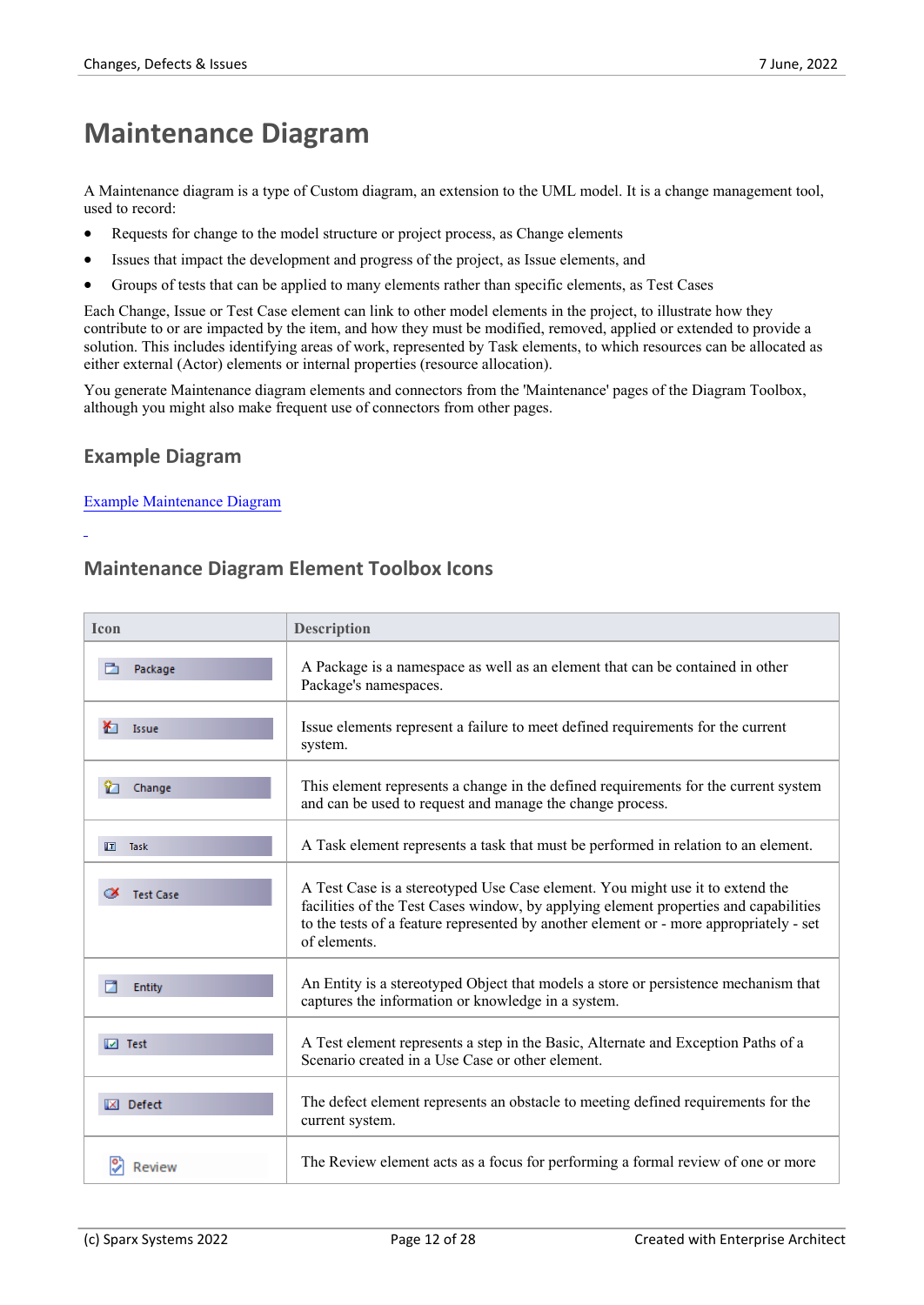model elements. It defines the parameters of the review.

#### **Maintenance Diagram Connector Toolbox Icons**

| <b>lcon</b> | <b>Description</b>                                                                                                         |
|-------------|----------------------------------------------------------------------------------------------------------------------------|
| Aggregate   | An Aggregation connector is a type of association that shows that an element<br>contains or is composed of other elements. |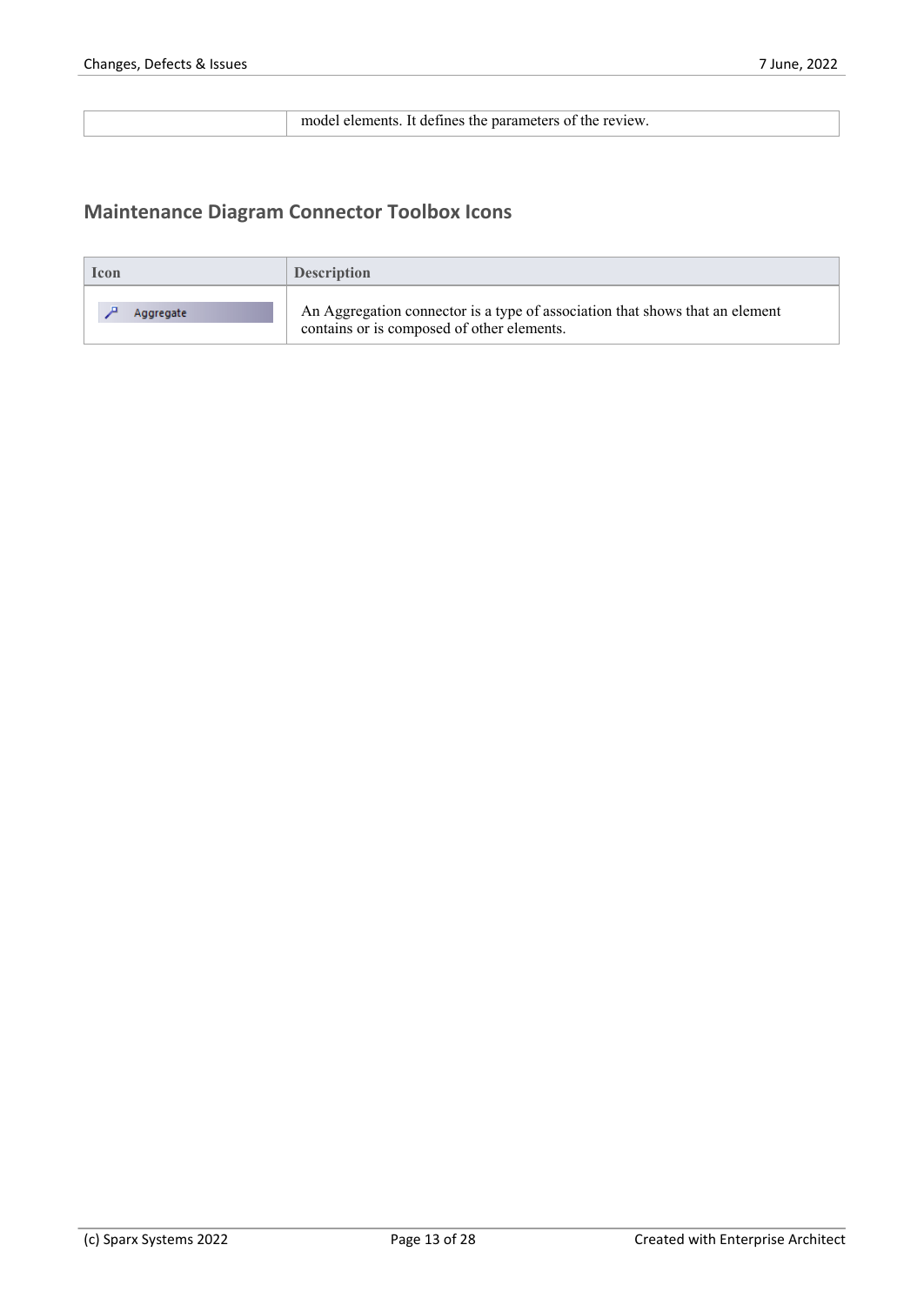# **Example Maintenance Diagram**

Very simply, this example diagram depicts a request for a change (C) to a process represented by an Activity element (Transfer WH Receipts to Active Stock). The change currently involves the Task (T) of reviewing the interface between two recording systems, one of which could be affected by an Issue (I) concerning an external stocktaking system.

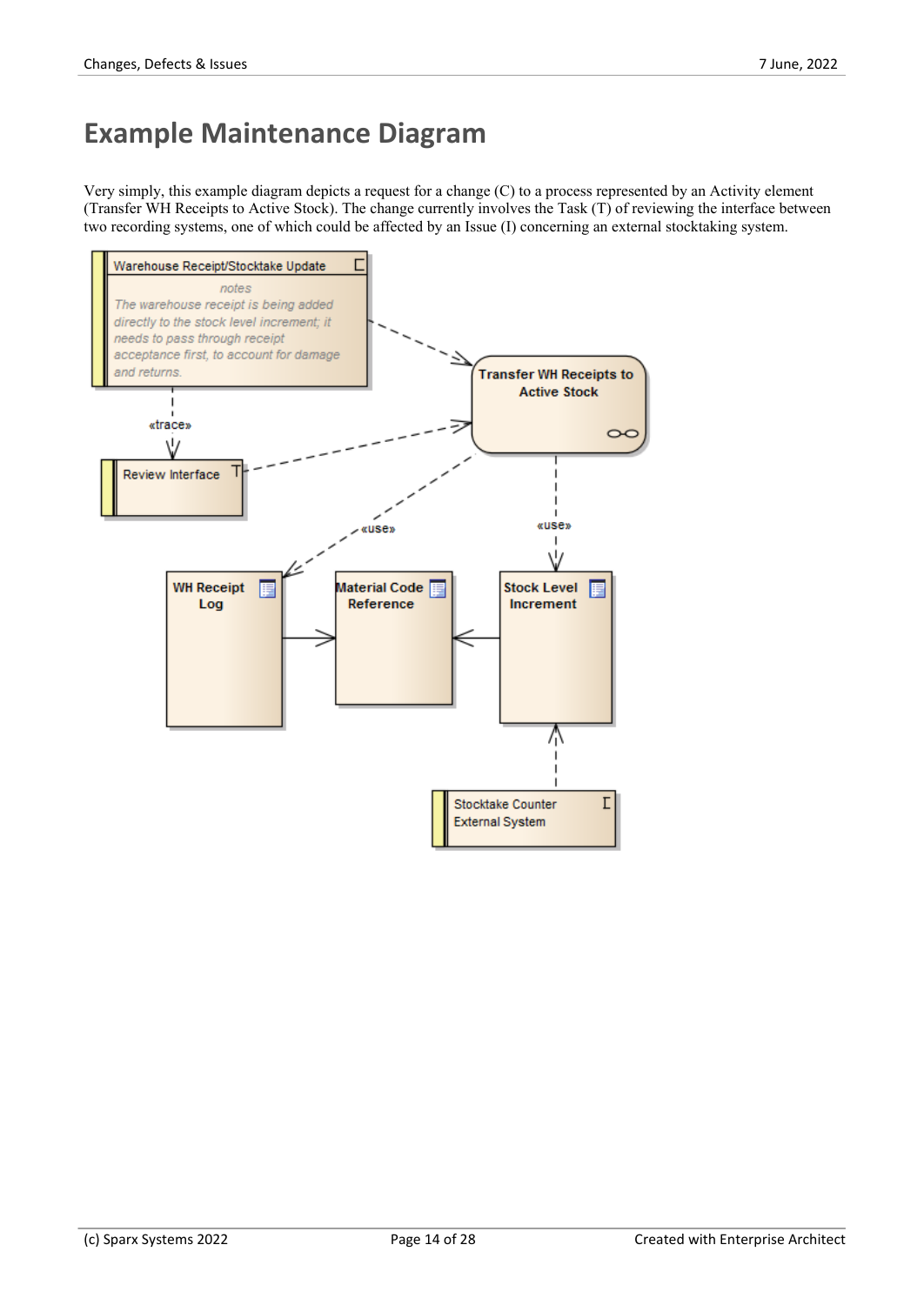### **Working with Maintenance Items**

Creating, viewing and modifying the Maintenance items - changes, issues, defects, tasks, feature and documents associated with a particular model element is quick and convenient, using the Maintenance window.If the Maintenance window is open, when you select an element in a diagram or in the Browser window, the appropriate maintenance items for that element are immediately listed in the window, and you can select them there to modify. The Maintenance window provides several facilities for managing the maintenance items.

You can include the maintenance items in the document and web reports generated on your model. The 'Document Setup' dialog has checkboxes to show or hide element maintenance items.

#### **Access**

| Ribbon                    | Construct > Change Management and:                                                                         |  |  |  |
|---------------------------|------------------------------------------------------------------------------------------------------------|--|--|--|
|                           | $>$ Features $>$ Show Features Window                                                                      |  |  |  |
|                           | $>$ Changes $>$ Show Changes Window                                                                        |  |  |  |
|                           | $>$ Documents $>$ Show Documents Window                                                                    |  |  |  |
|                           | $>$ Issues $>$ Show Issues Window                                                                          |  |  |  |
|                           | $>$ Tasks $>$ Show Tasks Window                                                                            |  |  |  |
|                           | $>$ Defects $>$ Show Defects Window                                                                        |  |  |  |
| <b>Keyboard Shortcuts</b> | Ctrl+8   $\leq$ Required tab                                                                               |  |  |  |
|                           | Select any of the items on a diagram or the 'Details' tab of the Inspector window,<br>then use Shift+Enter |  |  |  |

#### **Facilities**

| <b>Facility</b>        | <b>Detail</b>                                                                                                                                                             |  |
|------------------------|---------------------------------------------------------------------------------------------------------------------------------------------------------------------------|--|
| Maintenance Item Types | The six types of Maintenance Item you can create records for are each listed on a<br>separate tab of the Maintenance window:                                              |  |
|                        | Defects - each recording a failure to meet a requirement for the current model<br>element                                                                                 |  |
|                        | Changes - each recording a change in requirement for the current model<br>element                                                                                         |  |
|                        | Issues - each recording a risk factor that might affect the project, associated<br>with the current model element                                                         |  |
|                        | Tasks - each recording work in progress and work outstanding for the current<br>model element                                                                             |  |
|                        | Features - each recording a feature in requirement for the current model<br>element                                                                                       |  |
|                        | Documents - each recording the supporting documentation such as Help,<br>release notes and user comments                                                                  |  |
|                        | There is also a 'Maintenance Overview' tab that displays a read-only list of all the<br>Maintenance items on the element, grouped by type. If you double-click on an item |  |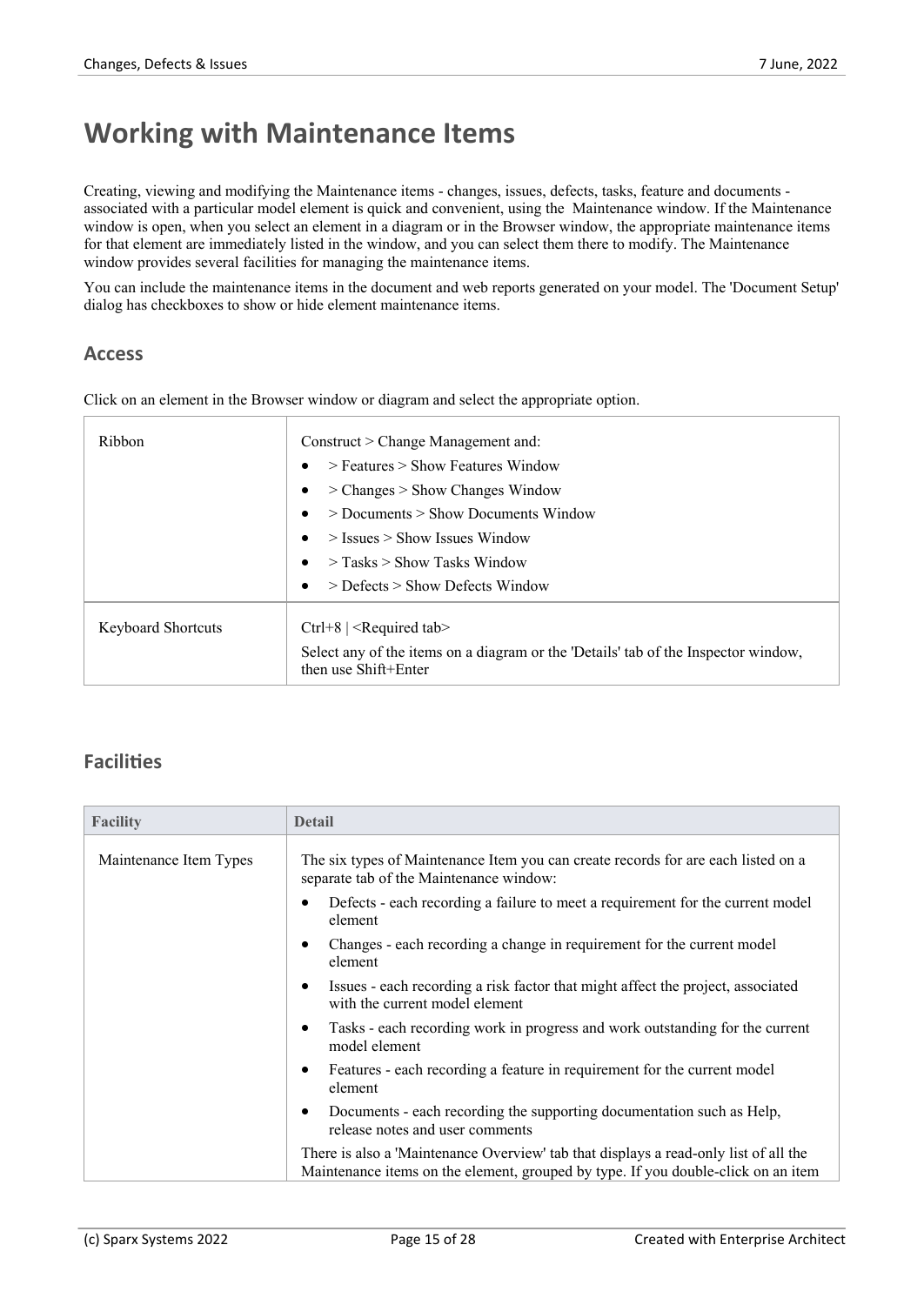|                                        | in this list, the appropriate tab displays with the item highlighted.                                                                                                                                                                                                                                                                                                                                                                       |
|----------------------------------------|---------------------------------------------------------------------------------------------------------------------------------------------------------------------------------------------------------------------------------------------------------------------------------------------------------------------------------------------------------------------------------------------------------------------------------------------|
| <b>Adding New Items</b>                | To add new items, right-click on the main panel of the Maintenance window and<br>select the 'Add New' option. The appropriate fields for the item type are displayed<br>on the ' <maintenance item="" type=""> details for <element>' dialog, where you create<br/>the item.</element></maintenance>                                                                                                                                        |
|                                        | The fields you complete for each type of maintenance item are very similar.                                                                                                                                                                                                                                                                                                                                                                 |
| Applying Automatic<br>Naming/Numbering | On the ' <maintenance item="" type=""> details for <element>' dialog, you can apply an<br/>automatic naming/numbering convention that you have previously defined, to each<br/>new item record. To do this, simply click on the Auto button next to the 'Detail'<br/>field.</element></maintenance>                                                                                                                                         |
|                                        | If you already have some text in the 'Detail' field, it is over-written by the<br>auto-counter text.                                                                                                                                                                                                                                                                                                                                        |
| Details tab                            | You can also use the 'Details' tab of the Inspector window to create, select and<br>display specific items on the ' <maintenance item="" type=""> details for <element>'<br/>dialog. Select the 'Start &gt; Application &gt; Design &gt; Inspector' ribbon option to open<br/>the Inspector window, select the 'Details' tab and the 'Maintenance &gt; <maintenance<br>type&gt;' list, and either:</maintenance<br></element></maintenance> |
|                                        | Double-click on an existing item to show and - if necessary - change the<br>details, or                                                                                                                                                                                                                                                                                                                                                     |
|                                        | Right-click on the appropriate ' <maintenance type="">' folder name and select the<br/><math display="inline">\bullet</math><br/>'New <item type="">' option to create a new item</item></maintenance>                                                                                                                                                                                                                                      |
| Move items between<br>elements         | You might have a maintenance item on one element that can be usefully moved on<br>to another element. You can move the item very simply, by dragging it from the<br>Maintenance window or 'Details' tab onto the target element on a diagram.                                                                                                                                                                                               |

#### **Notes**

· Columns in the item list can be reorganized, added, removed, grouped, filtered and sorted using the options provided in the List Header facilities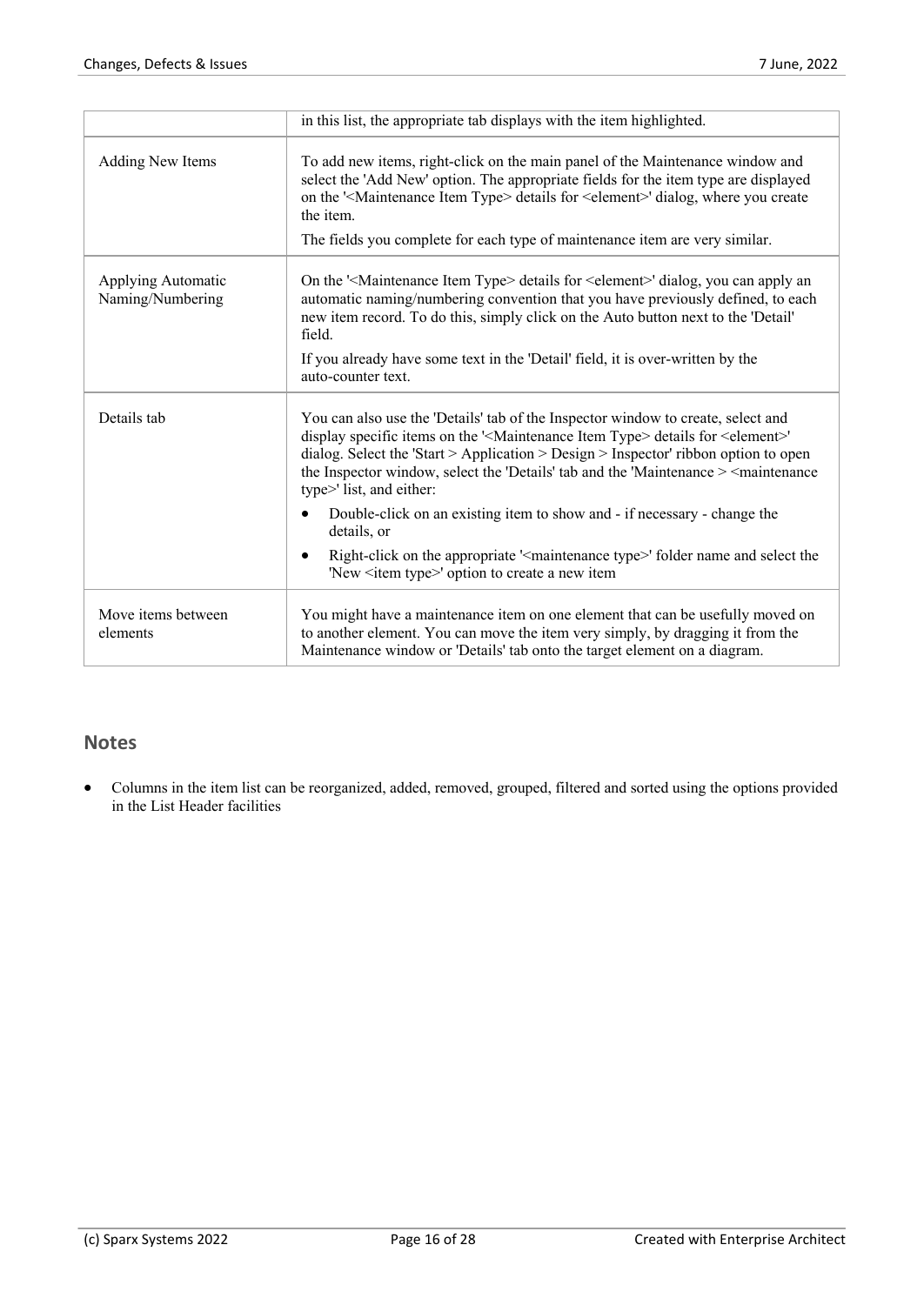### **Create Maintenance Items**

When you need to create a new maintenance record for an element, you can do so by selecting the 'Add New' context menu option in the Maintenance window.

#### **Access**

Use one of the access paths outlined here to display first the Maintenance window at the appropriate tab for the type of maintenance item to create, then the '<Maintenance Item Type> details for <element type>' dialog for that item type.

| Ribbon                    | Construct > Change Management > Features > Show Features Window ><br>right-click   Add New                                  |
|---------------------------|-----------------------------------------------------------------------------------------------------------------------------|
|                           | Construct > Change Management > Changes > Show Changes Window ><br>right-click   Add New                                    |
|                           | Construct > Change Management > Documents > Show Documents Window ><br>right-click   Add New                                |
|                           | Construct > Change Management > Issues > Show Issues Window > right-click $ $<br>Add New                                    |
|                           | Construct > Change Management > Defects > Show Defects Window > right-click $ $<br>Add New                                  |
|                           | Construct > Change Management > Tasks > Show Tasks Window > right-click $ $<br>Add New                                      |
| <b>Keyboard Shortcuts</b> | $Ctrl + 8$ > $\le$ required tab >   Right-click   Add New                                                                   |
|                           | Select any of the Maintenance items on a diagram or on the 'Details' tab of the<br>Inspector window, then press Shift+Enter |

#### **Create Maintenance items on the Maintenance dialog**

| Option                                  | <b>Action</b>                                                                                                                                                                     |
|-----------------------------------------|-----------------------------------------------------------------------------------------------------------------------------------------------------------------------------------|
| Detail                                  | Type the name or a short description of the feature, change, defect, task, issue or<br>document.                                                                                  |
| Auto                                    | As an alternative to typing in the name, click on this button to insert predefined<br>auto-counter text.                                                                          |
|                                         | If you already have some text in the 'Detail' field, it is over-written by the<br>auto-counter text.                                                                              |
| Reported by / Requested by<br>Raised by | Click on the drop-down arrow and select the user name of the person who initiated<br>the maintenance item.                                                                        |
|                                         | Alternatively, start typing in the user name until the auto-complete facility fills in<br>the rest of the name.                                                                   |
| Date                                    | Defaults to today's date as the date on which the maintenance item was raised; if<br>necessary, change this by clicking on the drop-down arrow and selecting a different<br>date. |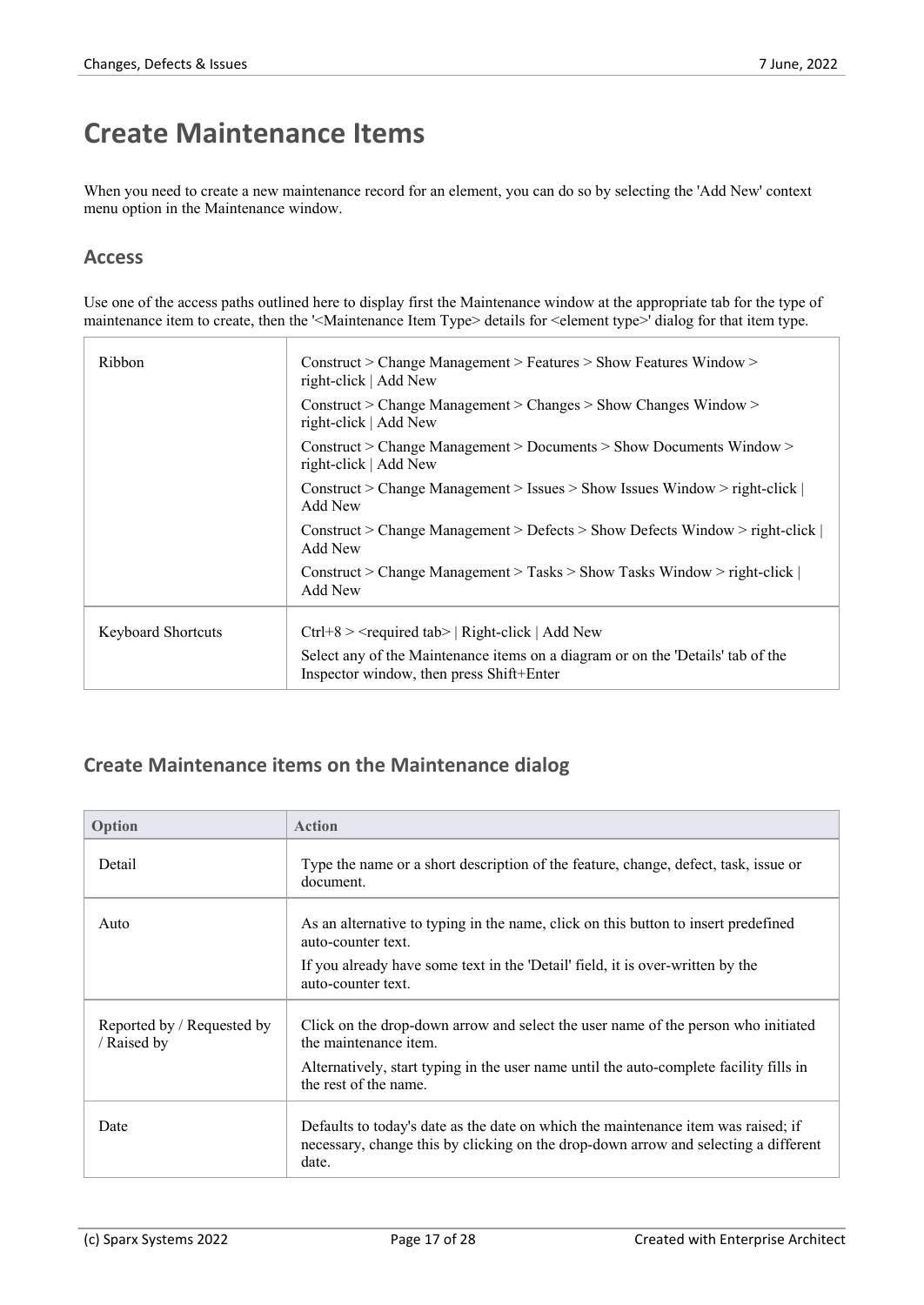| Status                                         | Click on the drop-down arrow and select the appropriate status of the maintenance<br>item, such as 'New' or 'Complete'.                                                                                                                     |  |
|------------------------------------------------|---------------------------------------------------------------------------------------------------------------------------------------------------------------------------------------------------------------------------------------------|--|
| Priority                                       | Click on the drop-down arrow and select the priority for completing the<br>maintenance item.                                                                                                                                                |  |
| Resolved by / Implemented<br>by / Completed by | Click on the drop-down arrow and select the user name of the person who<br>completed and closed the maintenance item.                                                                                                                       |  |
|                                                | Alternatively, start typing in the user name until the auto-complete facility fills in<br>the rest of the name.                                                                                                                             |  |
| Date                                           | Select the date on which the maintenance item was completed; click on the<br>checkbox to select today's date or, if necessary, change the field by clicking on the<br>drop-down arrow and selecting a different date.                       |  |
| Version / ID                                   | Displays the version number assigned to this defect, change, task, issue or<br>document.                                                                                                                                                    |  |
|                                                | If you want to refer to this maintenance item from another element or document,<br>click on the Copy button to copy the ID to the clipboard, from where it can be<br>pasted into the other text.                                            |  |
| Description                                    | Type a longer description of the maintenance item; you can format the text using<br>the Notes toolbar at the top of the field. The text you enter here is also displayed<br>and can be edited in the Notes window.                          |  |
| History                                        | Over time, enter any notes on the actions concerning this maintenance item; you<br>can format the text using the Notes toolbar at the top of the field. The text you enter<br>here is also displayed and can be edited in the Notes window. |  |
| Apply                                          | Click on this button to save the record data and keep the dialog open.                                                                                                                                                                      |  |
| <b>OK</b>                                      | Click on this button to save the record data and close the dialog.                                                                                                                                                                          |  |
| Close                                          | Click on this button to discard the unsaved record data and close the dialog.                                                                                                                                                               |  |
| New                                            | Click on this button to clear the dialog fields ready to define a new maintenance<br>item.                                                                                                                                                  |  |
| left chevron/right chevron                     | If there are existing items, click on these buttons to display the details of the<br>previous item or next item in the sequence.                                                                                                            |  |

#### **Create Maintenance Items on the Maintenance Window**

An alternative method of creating simple Maintenance items is to display the Maintenance window as indicated in the *Access* section, but complete the fields on the window rather than go on to display the 'Maintenance' dialog. In this way you can quickly create a set of basic Maintenance items at once and then add more detail to individual items as necessary at a later time.

To create an item:

- 1. Display the appropriate tab for the type of item.
- 2. Double click on the *Add new <item type>* text and type in the name of the item.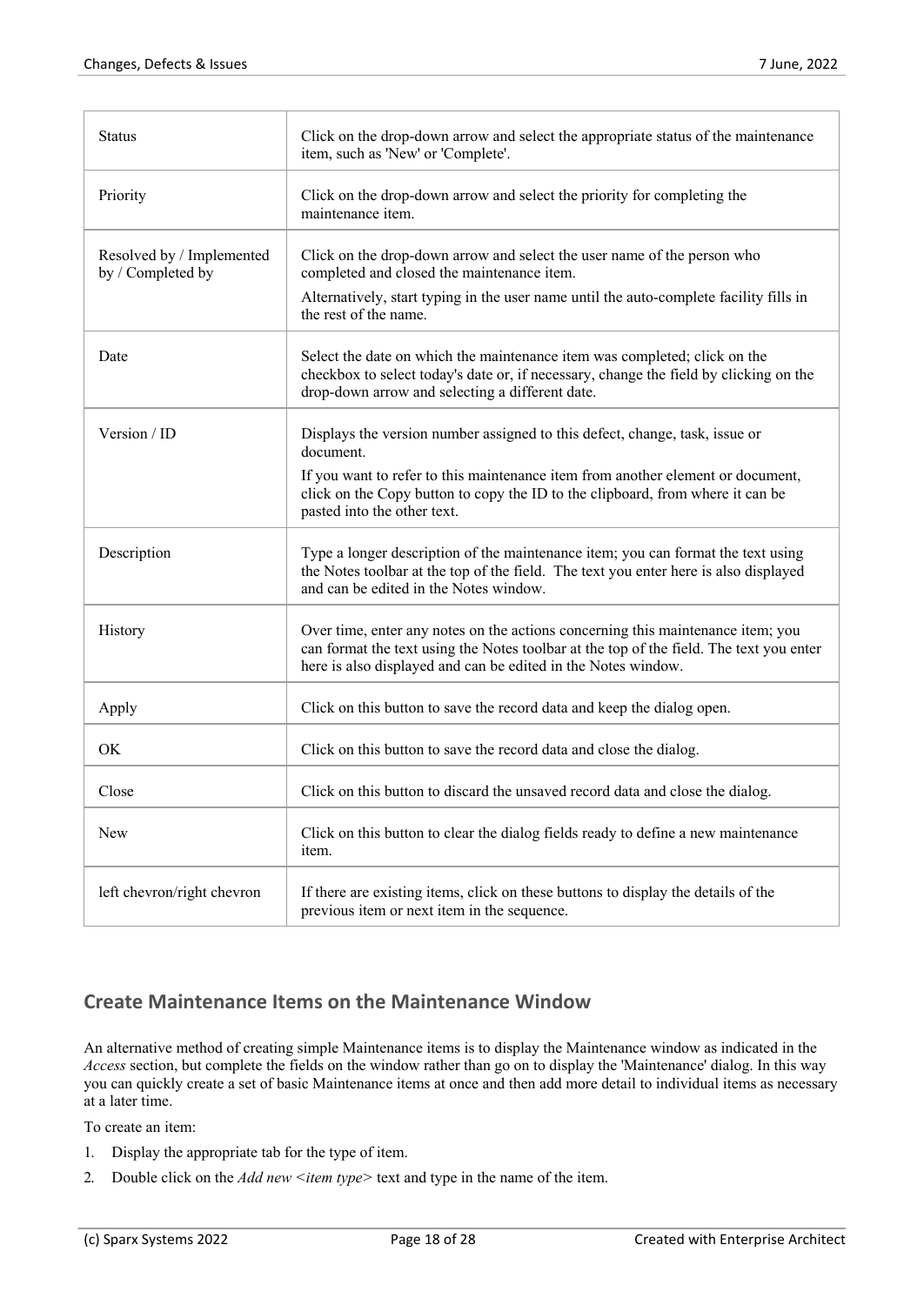- 3. Tab to the 'Status' field; the 'Status', 'Priority' and 'Date Reported' fields display default values. If these are acceptable to you, the Maintenance item is created and available for future editing.
- 4. If you want to change the field values, click once on the field and once on the drop-down arrow, and select the appropriate value.

#### **Notes**

- · To edit an item, double-click on it on the Maintenance window; the item details display in the '<Maintenance Item Type> details for <element type>' dialog for editing
- · To delete an item, right-click on it on the Maintenance window and select the 'Delete' option; in response to the confirmation prompt, click on the Yes button
- · A further possibility for editing and deleting items is to right-click on items in the 'Details' tab of the Inspector window and select menu options there; select the 'Start > All Windows > Design' ribbon option and then 'Explore > Inspector > Details > Maintenance > <maintenance type>'
- To change the element for which to create or edit maintenance items, click on the new element on a diagram or in the 'Project' tab of the Browser window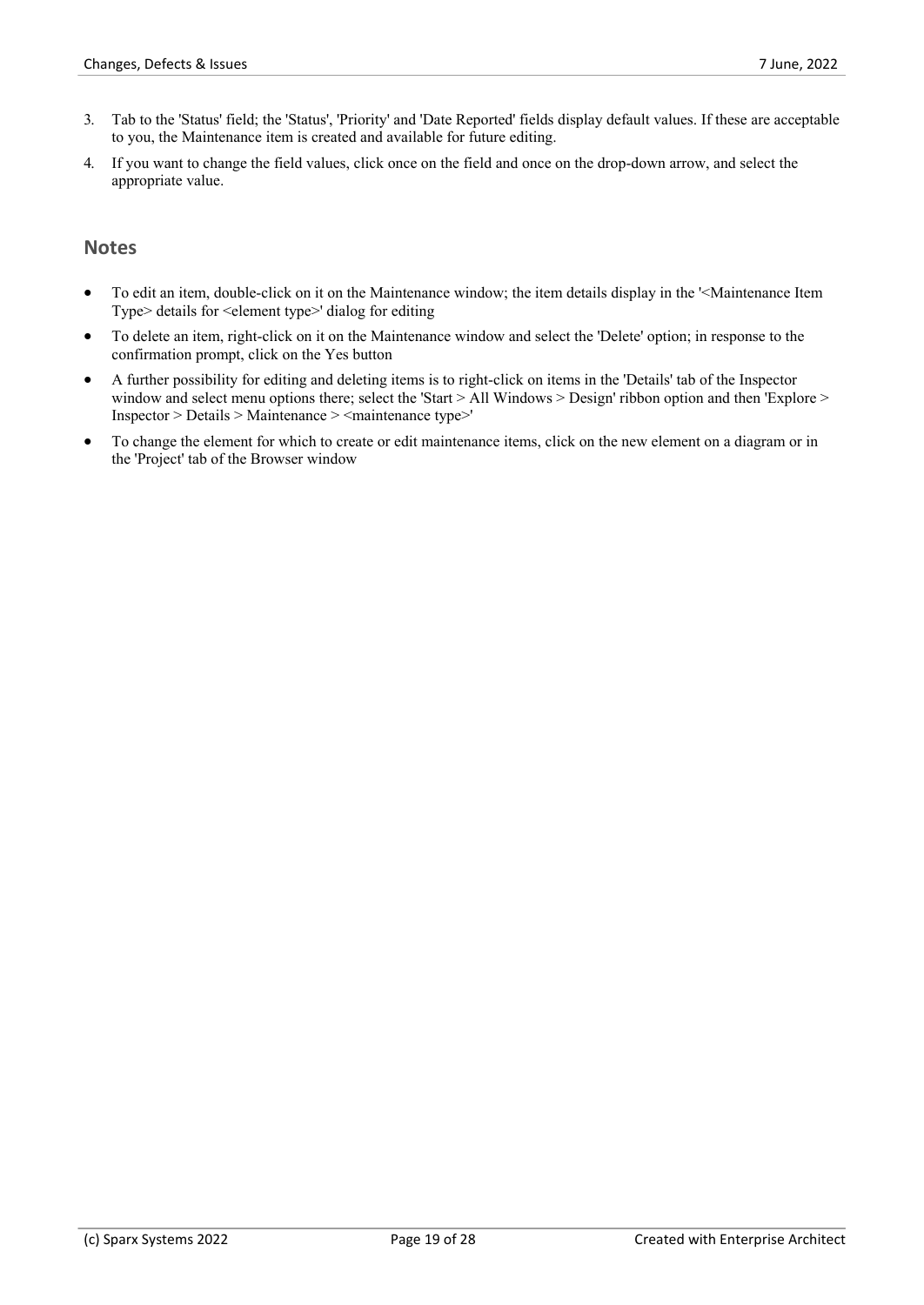### **Properties Window for Maintenance Items**

When the Properties window is open, it displays the properties of the selected object or assigned item, including a Maintenance record for an element. These items include Changes, Issues, Defects, Tasks, Features and Documents.

You might select the item in the appropriate tab of the Maintenance window, the *maintenance* compartment of an element on a diagram, or the 'Details' tab of the Inspector window.

The Properties window identifies the type of item just under the toolbar, and shows the current values for the:

- Item name
- User who raised the item
- Date the item was raised
- · Status
- User who implemented or resolved the item
- Date that action was completed
- Priority of the item
- · Version of the item

You can change the value for each of these fields (except for the 'Name' and 'Version' fields), by clicking on the drop-down arrow and selecting a new value. For the user name fields, you can also start typing in the name until the auto-complete facility fills in the rest of the name.

For the 'Name' field, you can either overtype the item name or click on the icon and apply any autonaming convention you have configured for maintenance items. If you click on the icon for the 'Version/ID' field, that value is copied to the clipboard to be pasted into a discussion or document.

The toolbar options operate on the parent element for the maintenance item. Any changes you make are automatically saved and displayed elsewhere when you click off the field.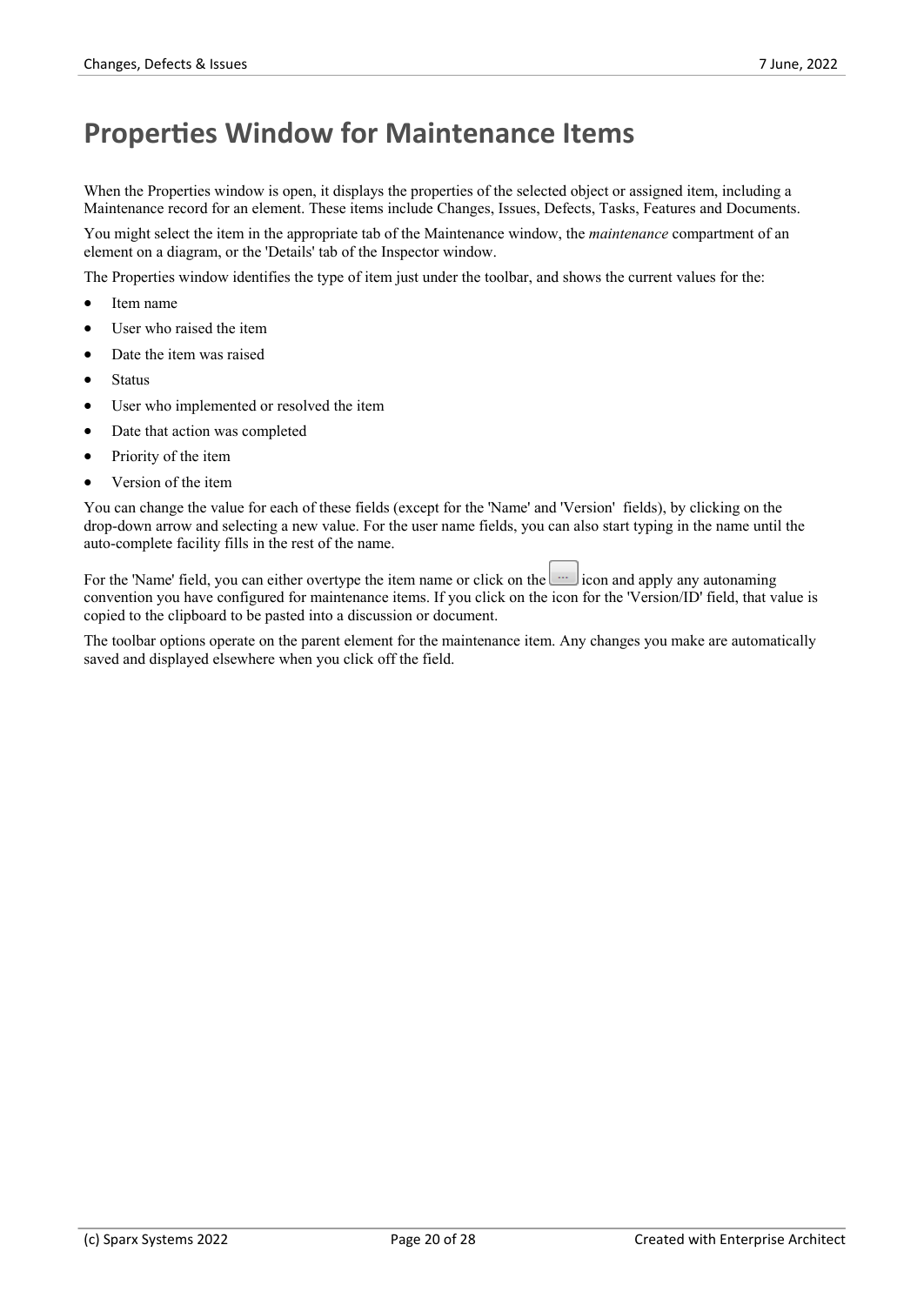# **Move or Copy Maintenance Items Between Types**

After you define a maintenance item of one type (Defect, Change, Issue, Document, Feature or Task), you might decide that the item either is better suited to another type or forms a good template for items of other types. If so, you can either move or copy the item to the other types.

#### **Access**

Display the Maintenance window using one of the methods outlined here.

In the Maintenance window:

- Right-click on a maintenance item | Move to | <item type> or
- Right-click on a maintenance item  $|\text{Copy to }|$  <item type>

| Ribbon                    | Construct > Change Management > Features > Show Features Window   |  |
|---------------------------|-------------------------------------------------------------------|--|
|                           | $Construct > Change Management > Changes > Show Changes$ Window   |  |
|                           | Construct > Change Management > Documents > Show Documents Window |  |
|                           | Construct > Change Management > Issues > Show Issues Window       |  |
|                           | Construct > Change Management > Tasks > Show Tasks Window         |  |
|                           | Construct > Change Management > Defects > Show Defects Window     |  |
| <b>Keyboard Shortcuts</b> | $Ctrl + 8 >$ < required tab                                       |  |

#### **Move or copy a maintenance item**

| <b>Step</b> | <b>Action</b>                                                                                                           |
|-------------|-------------------------------------------------------------------------------------------------------------------------|
|             | Click on the appropriate option - 'Move to' or 'Copy to'.<br>A list of maintenance item types displays.                 |
| 2           | Click on the item type to which to move or copy the item.<br>A confirmatory prompt displays.                            |
| 3           | Click on the Yes button to confirm the move or copy.                                                                    |
| 4           | Switch to the appropriate tab of the Maintenance window to ensure that the item has been added.                         |
| 5           | If you are copying the item to more than one other item type, repeat steps 1 to 4 for the next item type to<br>copy to. |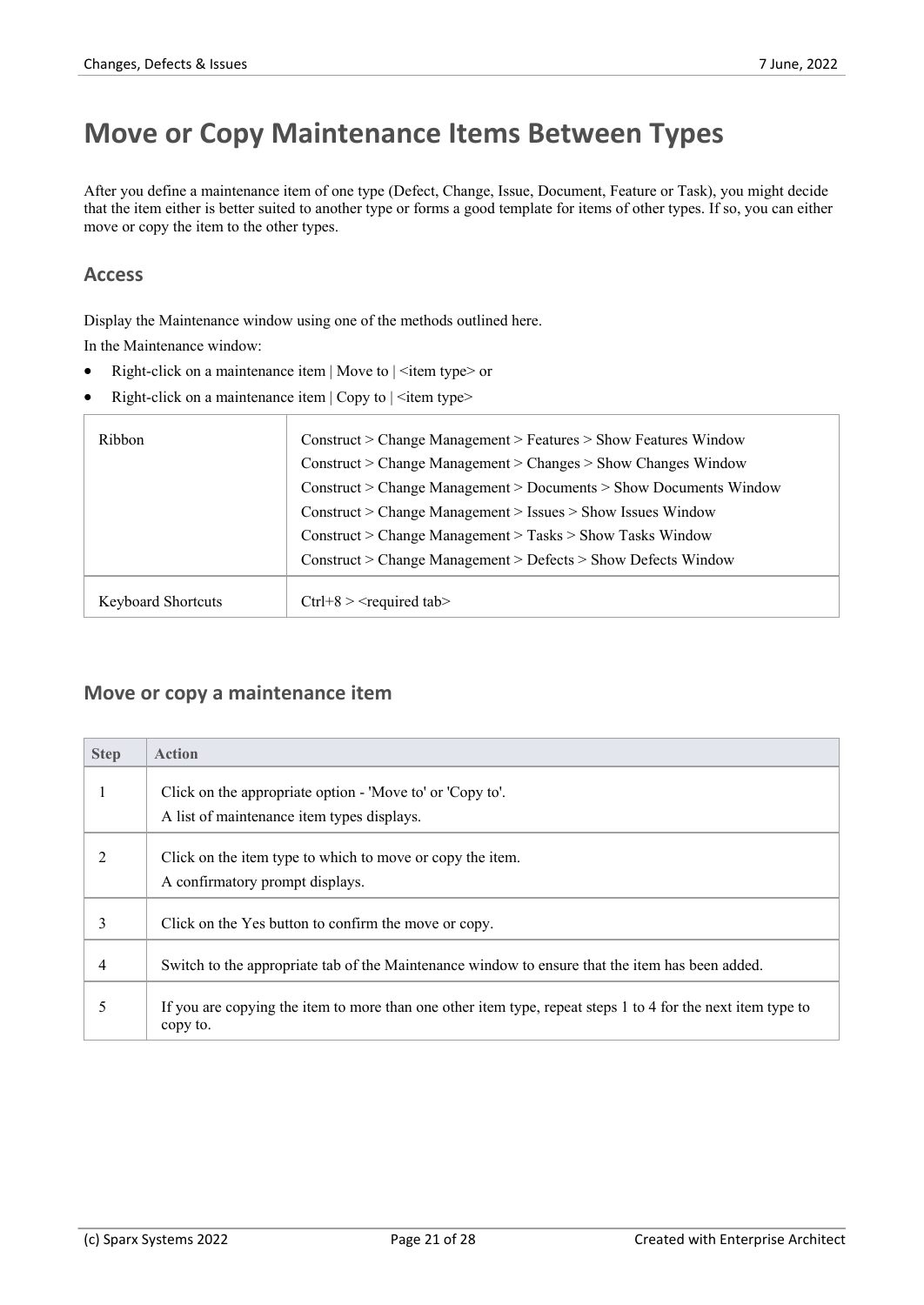# **Show Maintenance Items in Diagram**

When you have created a maintenance item, it is useful to make the record visible on its parent element. You can do this by displaying the record within a *maintenance* compartment on the element as it displays in a diagram. Any element that is capable of displaying a compartment, and that has maintenance items assigned to it, can show the items in a diagram.

#### **Show maintenance items in a diagram**

| <b>Step</b> | <b>Action</b>                                                                                                                                                                                                                                                                                                                                                                                                                                                                                                                                 |
|-------------|-----------------------------------------------------------------------------------------------------------------------------------------------------------------------------------------------------------------------------------------------------------------------------------------------------------------------------------------------------------------------------------------------------------------------------------------------------------------------------------------------------------------------------------------------|
|             | Open a diagram containing the element with the attached maintenance items.                                                                                                                                                                                                                                                                                                                                                                                                                                                                    |
| 2           | Double-click on the diagram background to display the diagram 'Properties' dialog.<br>Click on the 'Elements' tab.                                                                                                                                                                                                                                                                                                                                                                                                                            |
| 3           | In the 'Show Compartments' panel, select the 'Maintenance' checkbox.                                                                                                                                                                                                                                                                                                                                                                                                                                                                          |
| 4           | Click on the OK button to save the setting.<br>Each maintenance item now appears in the <i>maintenance</i> compartment of the diagram element. Items of<br>each type are grouped together so that, for example, all Issues on the element are grouped under the<br>heading 'Issue', and all Tasks on the element are grouped under the heading 'Task'.<br>If you double-click on a maintenance item, the ' <maintenance item="" type=""> for <element>' dialog displays<br/>and you can edit the details of the item.</element></maintenance> |

#### **Maintenance Compartment - Example**

| <b>CCBookClientPanel</b>                               |            |  |  |  |
|--------------------------------------------------------|------------|--|--|--|
| «SM_Activity»<br><b>CCBookClientPanel</b><br>$\ddot{}$ |            |  |  |  |
| GetBook: CBook<br>bookpanel(): CCBookPanel             |            |  |  |  |
| test scripts<br>Unit                                   |            |  |  |  |
| <b>Valid Inputs</b><br>Pass<br>maintenance             |            |  |  |  |
| Issue<br>Run time<br><b>Triggers</b>                   | New<br>New |  |  |  |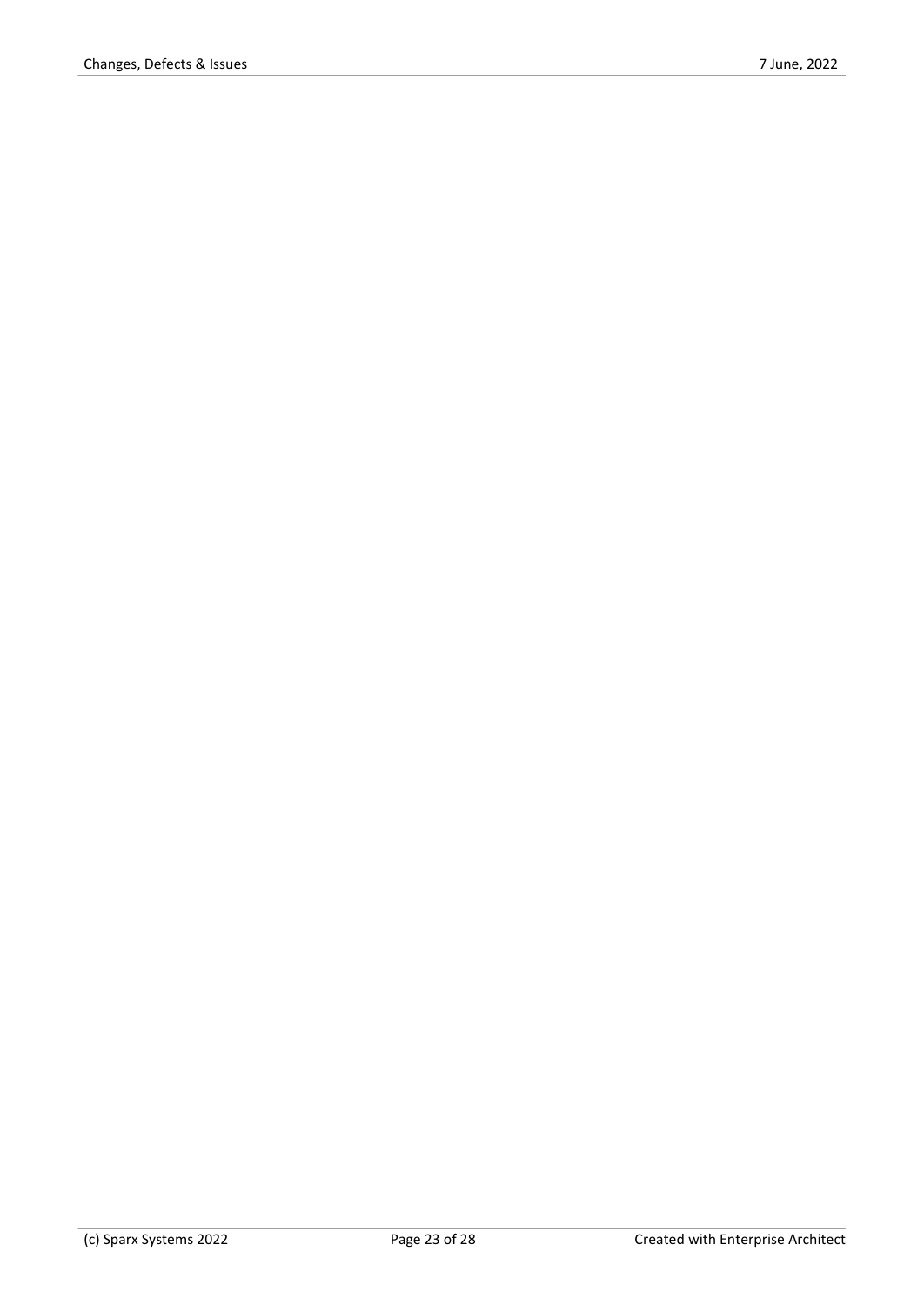### **Move Maintenance Items Between Elements**

A maintenance item you define for one element might be usefully moved to another if, for example, you are moving your model through stages in a lifecycle or, indeed, modeling a lifecycle. It is possible to simply drag a maintenance item of any type from either the appropriate tab of the Maintenance window or the 'Details' tab of the Inspector window, onto a different element on a diagram.

#### **Access**

From the Browser window, open the diagram containing the target element, then click on the element from which to move the tests. It is convenient to have both source and target elements on the same diagram, but it is possible to select the source element in the Browser window or on a different open diagram.

It is also convenient to have compartments enabled on the target element, with the Maintenance compartment selected, so that you can observe the addition of the moved item. (Right-click on the element and select 'Compartment Visibility', then select the 'Maintenance' checkbox.)

| Ribbon                    | Start > Application > Design > Browser > Element - expand the 'Maintenance'<br>category or<br>Construct > Change Management > <item type="">   Show <item type=""> Window</item></item> |
|---------------------------|-----------------------------------------------------------------------------------------------------------------------------------------------------------------------------------------|
| <b>Keyboard Shortcuts</b> | Alt+2   Maintenance $>$ <item type<math="">&gt; tab<br/>Click on the source element on a diagram : T</item>                                                                             |

#### **Move the Item to the Target Element**

Click on the maintenance item that you intend to move, and simply drag it onto the target element. The item name will display in the 'maintenance' compartment of that element. What you would observe might resemble this illustration.



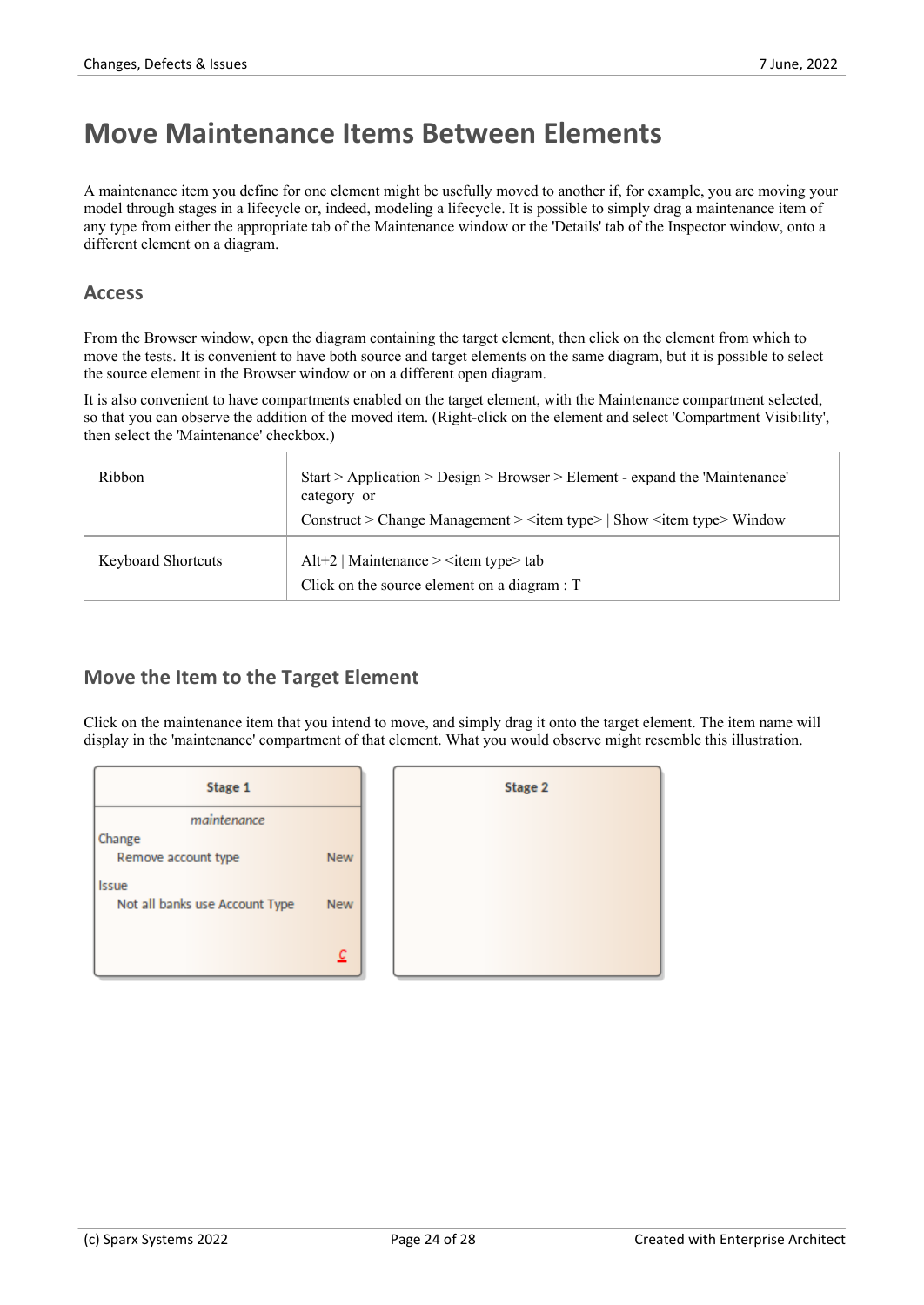| Stage 1               |            |           |
|-----------------------|------------|-----------|
| maintenance<br>Change |            | Issue     |
| Remove account type   | <b>New</b> | Not all b |
|                       | c          |           |

| <b>Stage 2</b>                 |            |  |  |  |
|--------------------------------|------------|--|--|--|
| maintenance                    |            |  |  |  |
| Issue                          |            |  |  |  |
| Not all banks use Account Type | <b>New</b> |  |  |  |
|                                |            |  |  |  |
|                                |            |  |  |  |
|                                |            |  |  |  |
|                                |            |  |  |  |
|                                |            |  |  |  |
|                                |            |  |  |  |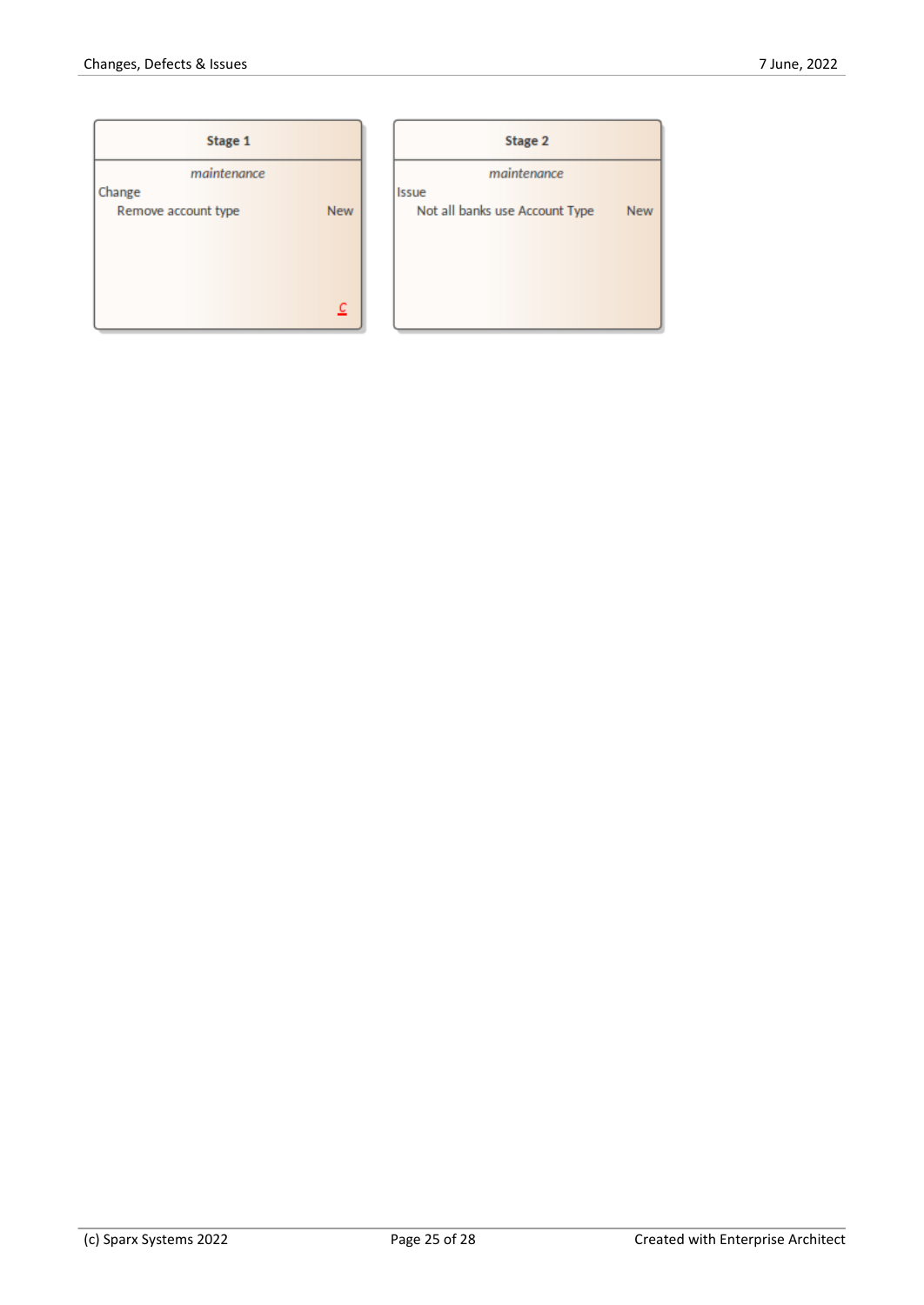### **Create Elements From Maintenance Item**

A maintenance item identifies a defect, change, issue, task, feature or document concerning an element. The maintenance item could itself be represented by an element if it has wider implications for the project or identifies - for example - an actor, activity or action that requires further definition.

You can create one or more elements from any maintenance item, using the Maintenance window.The new element is connected to the maintenance item's parent element by a Dependency connector. The original maintenance item remains unchanged as a characteristic of its parent element.

#### **Access**

Use one of the methods outlined here to display the Maintenance window appropriate to the maintenance item from which to create a model element.

In the Maintenance window: Right-click on the maintenance item > Create as New Element

The 'New Element' dialog displays.

| Ribbon             | $Construct > Change Management > Features > Show Features$ Window                                                           |
|--------------------|-----------------------------------------------------------------------------------------------------------------------------|
|                    | $Construct > Change Management > Changes > Show Changes$ Window                                                             |
|                    | $Construct > Change Management > Documents > Show$ Documents Window                                                         |
|                    | Construct > Change Management > Issues > Show Issues Window                                                                 |
|                    | $Construct > Change Management > Tasks > Show$ Tasks Window                                                                 |
|                    | Construct > Change Management > Defects > Show Defects Window                                                               |
| Keyboard Shortcuts | $Ctrl + 8$ > $\le$ required tab for item type $\ge$                                                                         |
|                    | Select any of the Maintenance items on a diagram or in the 'Details' tab of the<br>Inspector window, then press Shift+Enter |
|                    |                                                                                                                             |

#### **Create an element from a maintenance item**

On the 'New Element' dialog, complete the fields.

| <b>Field/Option</b> | <b>Action</b>                                                                                                                                                                                                                                                                                      |
|---------------------|----------------------------------------------------------------------------------------------------------------------------------------------------------------------------------------------------------------------------------------------------------------------------------------------------|
| Toolset             | The two 'Toolset' fields default to the last-set domain and Perspective. If these are<br>not appropriate to this task, click on the drop-down arrows and select the correct<br>domain and Perspective.                                                                                             |
| Name                | The 'Name' field defaults to the name of the Maintenance item. If necessary you can<br>overtype it with a different name, or click on the Auto button to apply a name from<br>your auto naming and numbering system.                                                                               |
| Type                | Click on the drop-down arrow and select the required element type; you might<br>create:<br>An Issue element for an Issue maintenance item<br>A Defect element for a Defect maintenance item<br>A Change element for a Change or Feature maintenance item, or<br>A Task for a Task maintenance item |